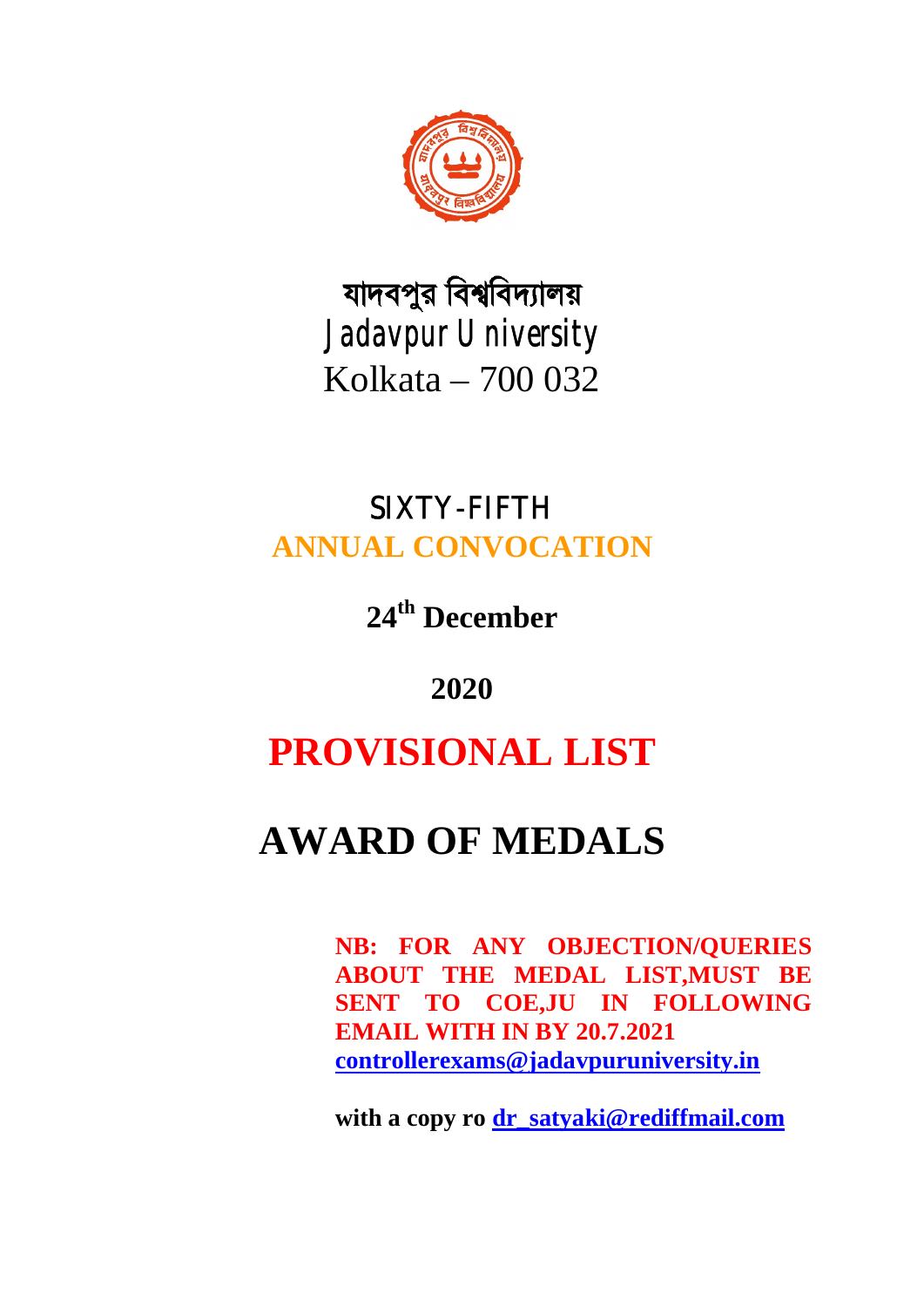# **JADAVPUR UNIVERSITY KOLKATA – 700032 AWARD OF MEDALS**

# **1. UNIVERSITY MEDAL**

For standing First at the Master of Arts Examination in Bengali, 2020.

# **Awarded to :DEEDHITI GHOSH**

# **2. i) UNIVERSITY MEDAL**

For standing First at the Master of Arts Examination in Comparative Literature, 2020.

# **ii) PROF. GOPAL HALDER MEMORIAL SILVER MEDAL**

Donated by Smt. Aruna Halder in memory of Professor Gopal Halder, a noted litterateur , for the student securing the First position at the M.A. Final Examination in Comparative Literature, 2020.

# **Awarded to : RHITAMA BASAK**

# **3. i) UNIVERSITY MEDAL**

For standing First at the Master of Arts Examination in Economics, 2020.

# **ii) SUSANTA KUMAR MITRA MEMORIAL SILVER MEDAL**

Donated by Sm. Manju Ghosh, elder sister of the late Susanta Kumar Mitra, formerly a Senior Assistant of the University for award to the student securing the highest marks in the Final Post Graduate Examination in Economics, 2020.

# **Awarded to :RIKHIA BHUKTA**

# **4. UNIVERSITY MEDAL**

For standing First at the Master of Arts Examination in Education , 2020.

# **Awarded to : AMINA KHATUN**

# **5. i) UNIVERSITY MEDAL**

For standing First at the Master of Arts Examination in English, 2020.

# **ii) JOGENDRA NATH DAS MEMORIAL BRONZE MEDAL**

Endowed by Smt. Mrinmoyee Dutta in memory of her father Jogendra Nath Das for the student standing First in English at the Master of Arts Examination,2020.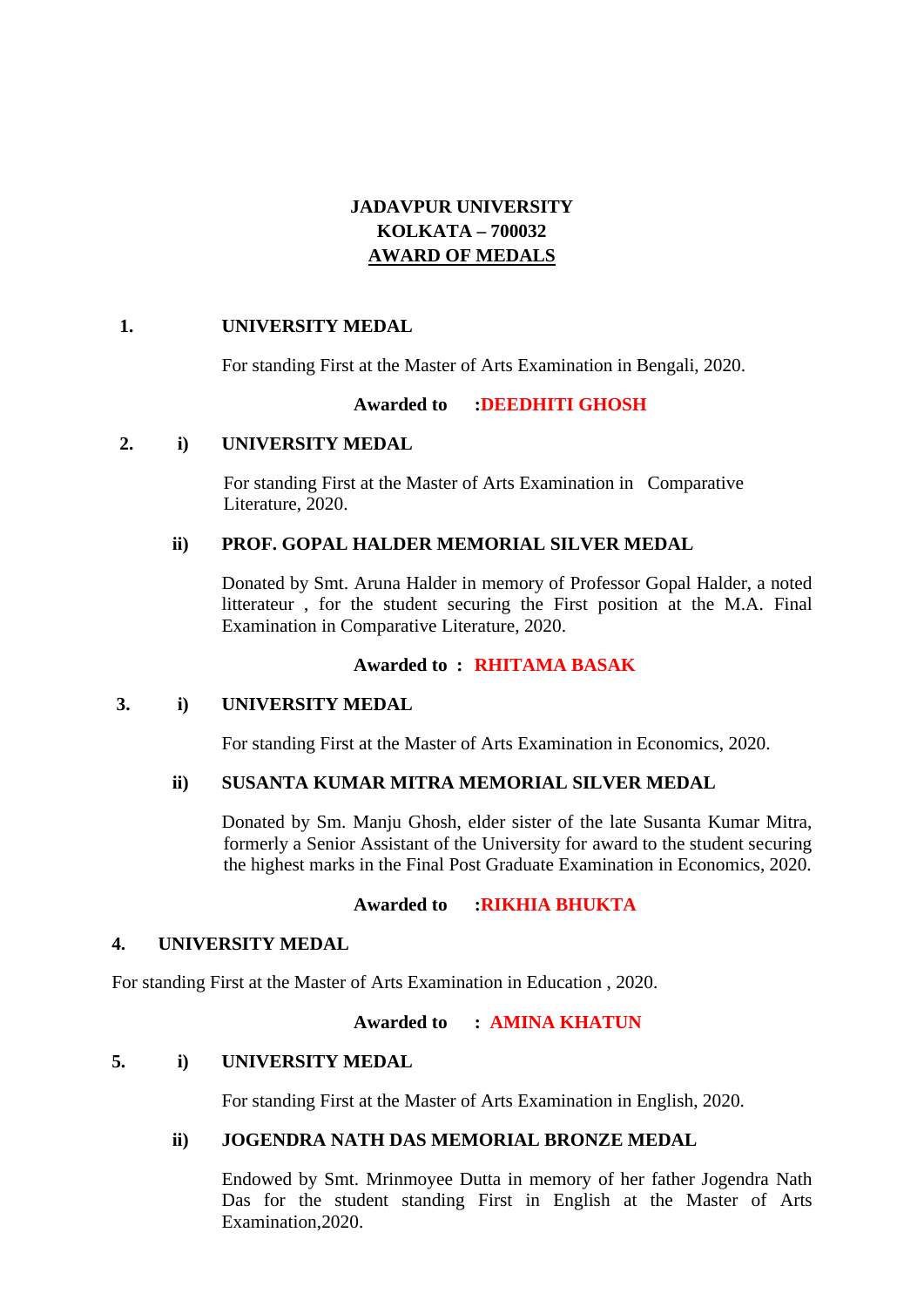# **6. UNIVERSITY MEDAL**

For standing First at the Master of Arts Examination in Film Studies, 2020.

# **Awarded to :MD ROBIUL ALAM**

# **7. i) UNIVERSITY MEDAL**

For standing First at the Master of Arts Examination in History, 2020.

# **ii) RATNALEKHA ROY MEMORIAL SILVER MEDAL**

Endowed bySri GolapChandra Roy Chowdhury and Smt. Sarama Roy Chowdhury for awarding a Gold Centered Silver Medal to the student standing First in the First Class in History at the Master of Arts Examination, 2020.

# **Awarded to :ADITYA BHATTACHARYA**

# **8. i) UNIVERSITY MEDAL**

For standing First at the Master of Arts Examination in Philosophy, 2020.

# **ii) PROF. GOPINATH BHATTACHARYA MEMORIAL SILVER MEDAL**

Donated by Shri Navjyoti Singh, Scientist, NISTADS, New Delhi for the regular student standing First in Philosophy at the Master of Arts Examination, 2020.

**Awarded to : SHUBHABRATAA CHAKRABORTY**

# **9. i) UNIVERSITY MEDAL**

For standing First at the Master of Arts Examination in Political Science with International Relations, 2020.

# **ii) DR. PRITHWIS CHANDRA CHAKRAVARTI MEMORIAL SILVER MEDAL**

Donated by Smt. MukulChakravartiinmemory of her husband, Dr. Prithwis Chandra Chakravarti, formerProfessor and Head of the Department of International Relations of this University, for award to the student standing First in Master of Arts Examinations in Political Science with International Relations,2020.

# **Awarded to :SOURAJYOTI ROY CHOWDHURY**

# **10. i) UNIVERSITY MEDAL**

For standing First at the Master of Arts Examination in Sanskrit, 2020.

# **ii) PROF. GOURINATH SASTRI MEMORIAL SILVER MEDAL**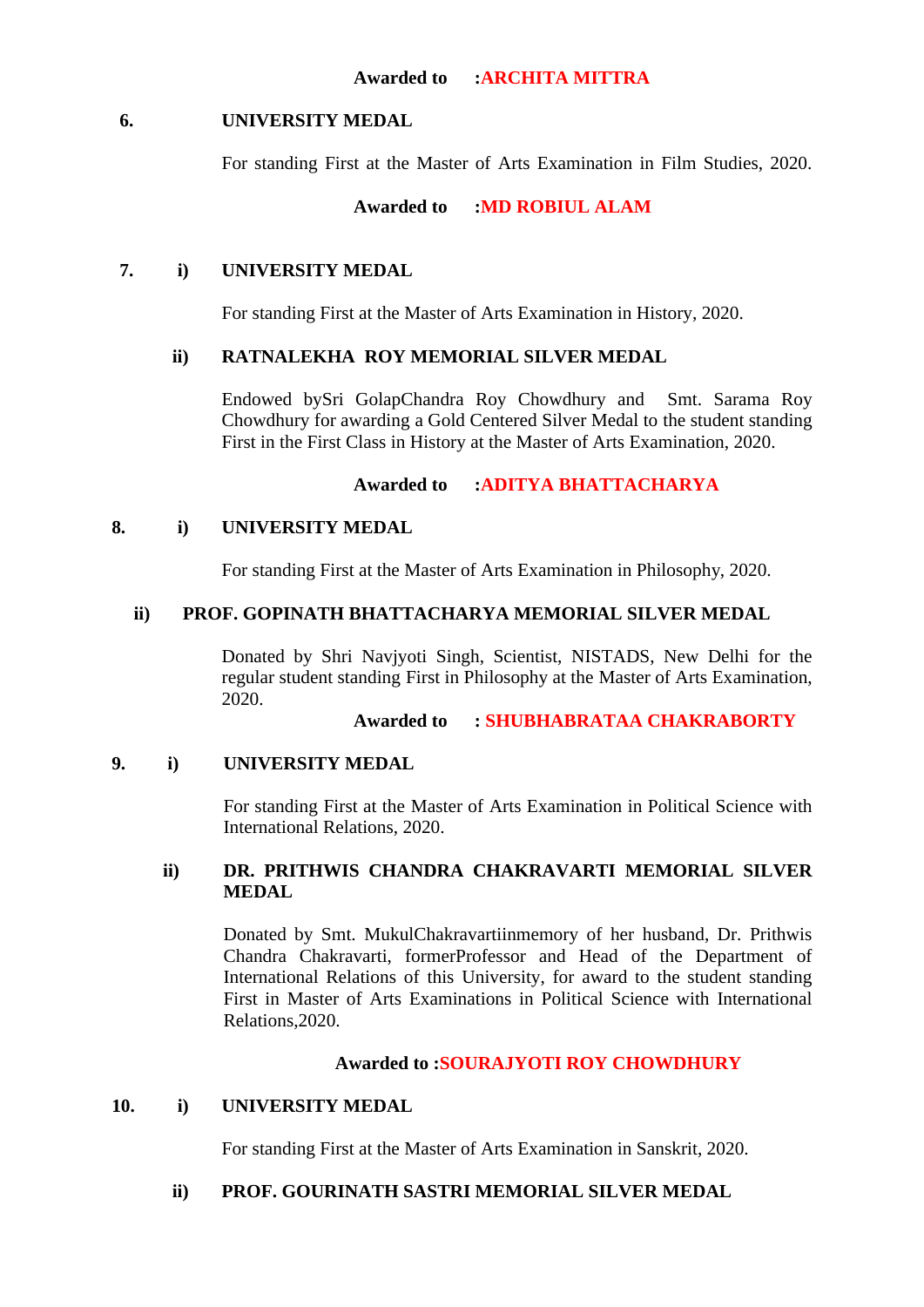Endowed by Sri Arun Kumar Ghosh and Smt. Salila Ghosh of Pondicherry, for the student standing First at the M.A. Final Examination in Sanskrit of the year 2020.

## **Awarded to :BRAHMI ADHIKARI OWANDRILA ROY**

#### **10A**

# **iii)UNIVERSITY MEDAL**

Awarded to the BEST GIRL GRADUATE of the Faculty of Arts for having passed the Bachelor of Arts Examination, 2017 and Master of Arts Examination, 2020 securing First Class in both the Examination.

### **iv) SATISH CHANDRA DE MEMORIAL SILVER MEDAL**

Endowed by Dr. Sushil Kumar De in memory of his father Satish Chandra De for the student standing First in the First Class securing the highest marks among all the courses of the Master of Arts Examination, 2020.

### **v) SATYARANJAN-ANIMA BHATTACHARYA SILVER MEDAL**

Donated by Mrs. Uma Putatunda in memory of her parents for the student securing the highest aggregate of marks among all the courses of Master of Arts Examination, 2020.

### **vi) SAROJINI-RADHAKANTA MAJUMDAR MEMORIAL SILVERMEDAL**

Donated by Mrs. Marry Dutta and her three sisters for the student securing the highest marks amomg all the courses at the Master of Arts Examination, 2020.

# **vii) PUSPA ROY MEMORIAL SILVER MEDAL**

Endowed by Sri Bonbehari Roy, an alumnus, for the student securing the highest marks in the First Class among all the girl students in all the courses of the Master of Arts Examination, 2020.

# **viiii) SURENDRA - PRABHA MEMORIAL GOLD CENTERED SILVER MEDAL**

Donated by Prof. Bibha Pal for award to the girl student securing the highest aggregate of marks among all the girl students of all the Courses of Master of Arts Examination, 2020.

### **Awarded to :RIKHIA BHUKTA**

# **11. UNIVERSITY MEDAL**

For standing First at the Master of Arts Examination in Sociology, 2020.

**Awarded to :MADHUJA BHATTACHARYA**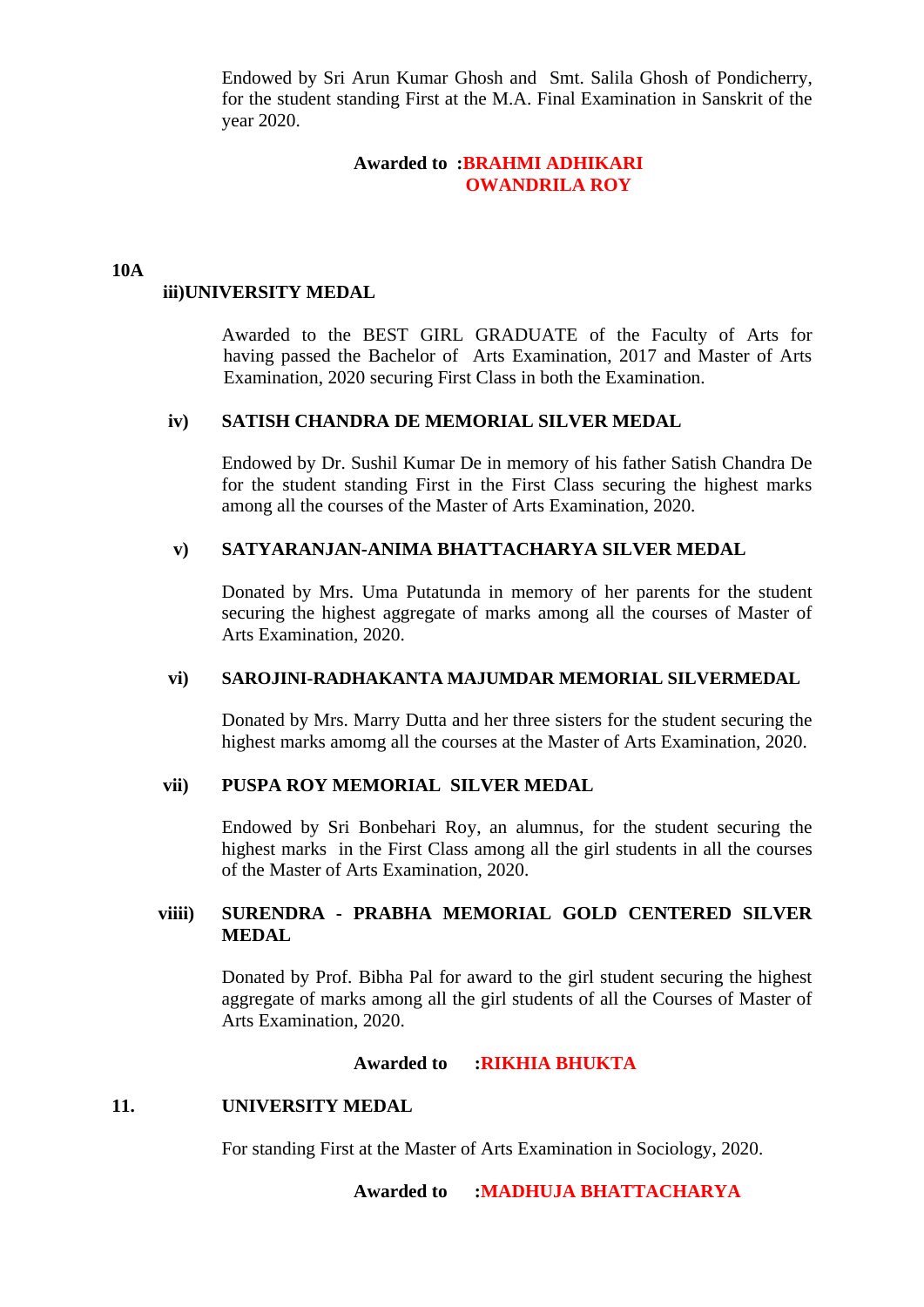# **12. i) UNIVERSITY MEDAL**

For standing First at the Master of Library and Information Science Examination, 2020.

# **ii) SAUGATA ROY CHOWDHURY MEMORIAL SILVER MEDAL**

Endowed by Prof. Prabir Roy Chaudhury and Smt. Amita Roy Chaudhury in memory of their son Saugata Roy Chaudhury for the student standing First in order of merit in the Final Master of Library and Information Science Examination, 2020.

# **Awarded to :NUPUR ADHIKARY**

# **13. UNIVERSITY MEDAL**

For standing First at the Master of Library and Information Science ( Digital Library ) Examination, 2020.

# **Awarded to :MITA SHIL**

# **14. UNIVERSITY MEDAL**

For standing First at the Master of Physical Education Examination, 2020.

# **Awarded to :PROSANTA PAUL**

# **15. UNIVERSITY MEDAL**

For standing First at the Master of Arts Examination in Linguistics, 2020.

# **Awarded to :DEVANGAN ROY**

# **16. UNIVERSITY MEDAL**

For standing First at the Master of Arts Examination in Journalism & Mass Communication , 2020.

### **Awarded to :SOMYAJIT SARKAR**

# **17. UNIVERSITY MEDAL**

For standing Firstat the Master of Architecture ( Urban Design ) Examination, 2020.

# **Awarded to : SAYANTANI SAHA**

# **18. UNIVERSITY MEDAL**

For standing Firstat the Master of Bioprocess Engineering Examination, 2020.

### **Awarded to :MONIDIPA BOSE**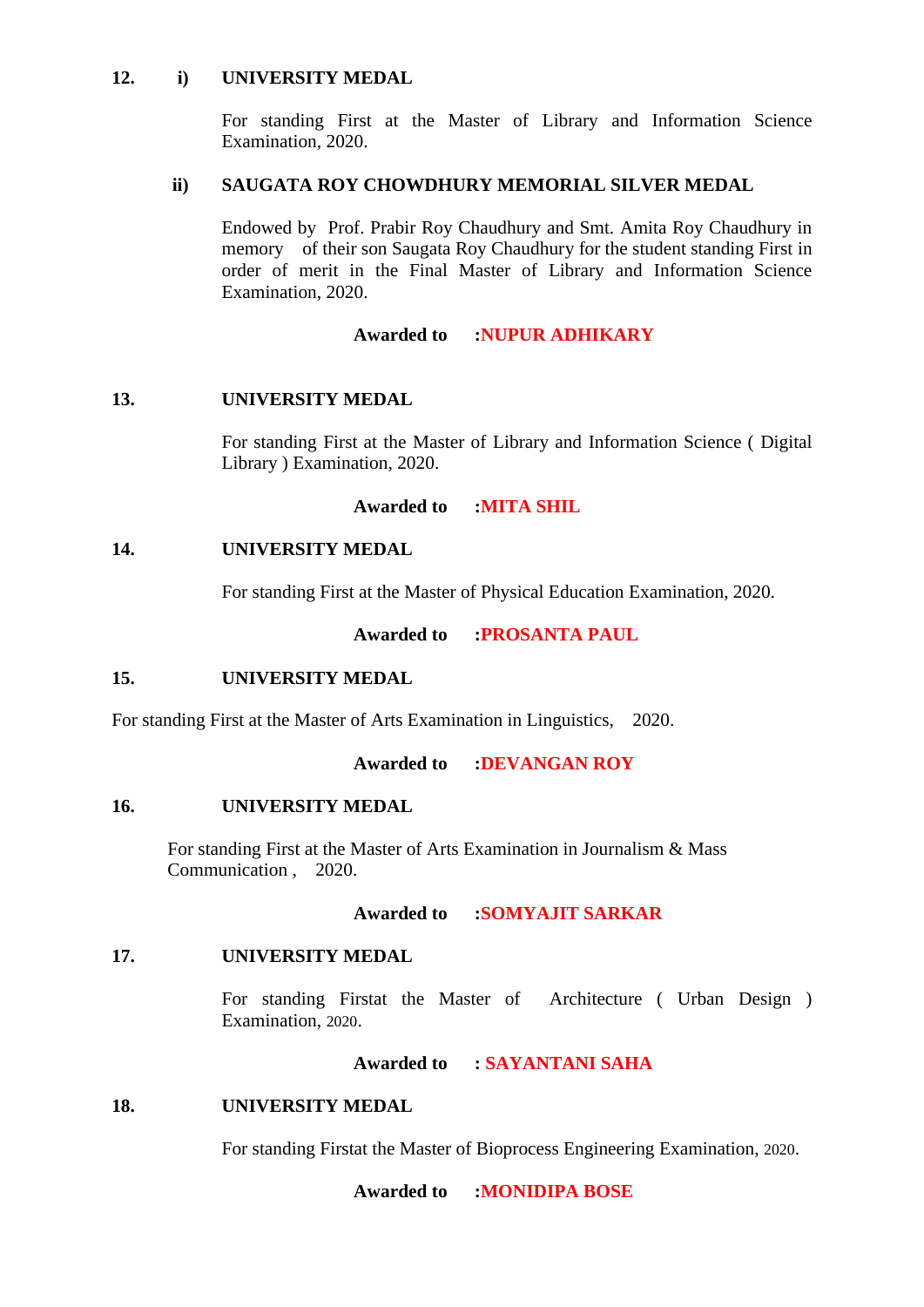### **19. UNIVERSITY MEDAL**

For standing Firstat the Master of Engineering in Chemical Engineering Examination, 2020.

### **Awarded to : ZINNIA CHOWDHURY**

### **20. UNIVERSITY MEDAL**

For standing Firstat the Master of Engineering in Civil Engineering Examination, 2020.

# **Awarded to :SAMRAN BANERJEE**

# **21. i) UNIVERSITY MEDAL**

For standing Firstat the Master of Engineering in Computer Science and Engineering Examination, 2020.

# **ii) AMITAVA DEY MEMORIAL GOLD CENTERED SILVER MEDAL**

Endowed by Sri Sisir Kumar Dey in memory of his son Amitava Dey, an Exstudent of this University, for the student standing First at the Master of Engineering in Computer Science and Engineering Final Examination, 2020.

# **Awarded to : SAYAN DAS**

### **22. UNIVERSITY MEDAL**

For standing First at the Master of Construction Engineering Examination, 2020.

### **Awarded to : ASHMAJIT MANDAL**

# **23. UNIVERSITY MEDAL**

For standing Firstat the Master of Engineering in Electrical Engineering Examination, 2020.

### **Awarded to : RAKESH PODDER**

# **24. i) UNIVERSITY MEDAL**

For standing Firstat the Master of Engineering in Electronics and Tele-Communication Engineering Examination, 2020.

**Awarded to : RAHUL DAS**

24A

**ii) SAROJINI RADHAKANTA MAJUMDAR MEMORIAL SILVER MEDAL**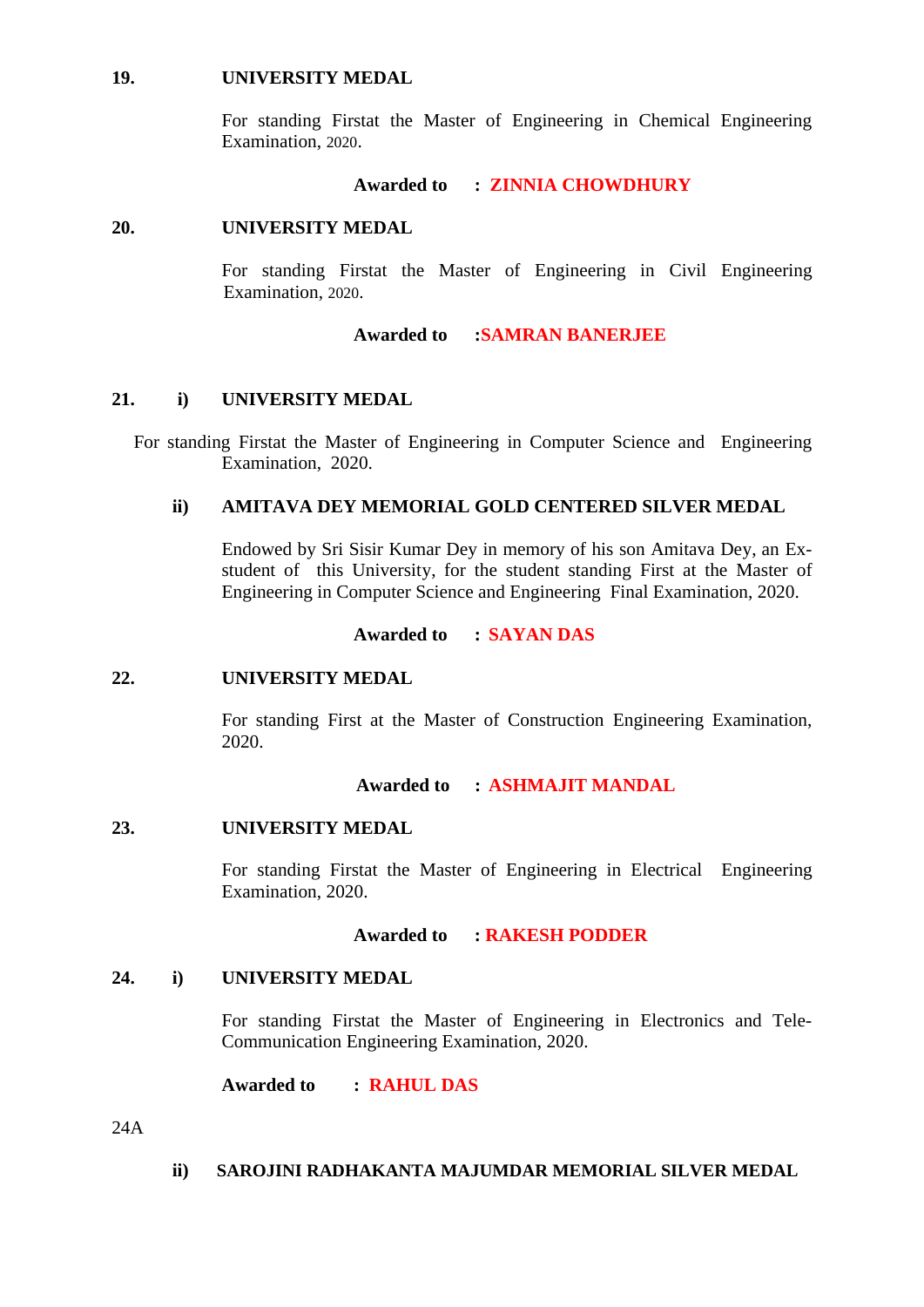Donated by Mrs. Merry Dutta and her three sisters for the student securing the highest percentage of marks among all the courses at the Master of Engineering Examination, 2020.

# **Awarded to :MONIDIPA BOSE**

### **25. UNIVERSITY MEDAL**

For standing Firstat the Master of Engineering in Illumination Engineering Examination, 2020.

### **Awarded to: SUDESHNA SAHA, SUPRATIK SINHA**

### **26. UNIVERSITY MEDAL**

For standing Firstat the Master of Engineering in Mechanical Engineering Examination, 2020.

### **Awarded to : RAJARSHI CHAKRABORTY**

### **27. UNIVERSITY MEDAL**

For standing Firstat the Master of Engineering in Metallurgical Engineering Examination, 2020.

### **Awarded to :PUJA GORAI**

### **28. UNIVERSITY MEDAL**

For standing Firstat the Master of Pharmacy Examination, 2020.

### **Awarded to : SHIBAM KARMAKAR**

# **29. PROF. ANUPAM SENGUPTA MEMORIAL BRONZE MEDAL**

Endowed by Dr.(Mrs.) Chandana Sen Gupta in memory of the Late Prof. Anupam Sen Gupta for award to the student securing the highest marks in **"Pharmaceutical Chemistry"** at the Master ofPharmacy Final Examination, 2020.

### **Awarded to :SANJUKTA SAHA**

### **30. UNIVERSITY MEDAL**

For standing Firstat the Master of Pharmacy in Clinical Pharmacy & Pharmacy Practice Examination, 2020.

**Awarded to : PALLABI ROY**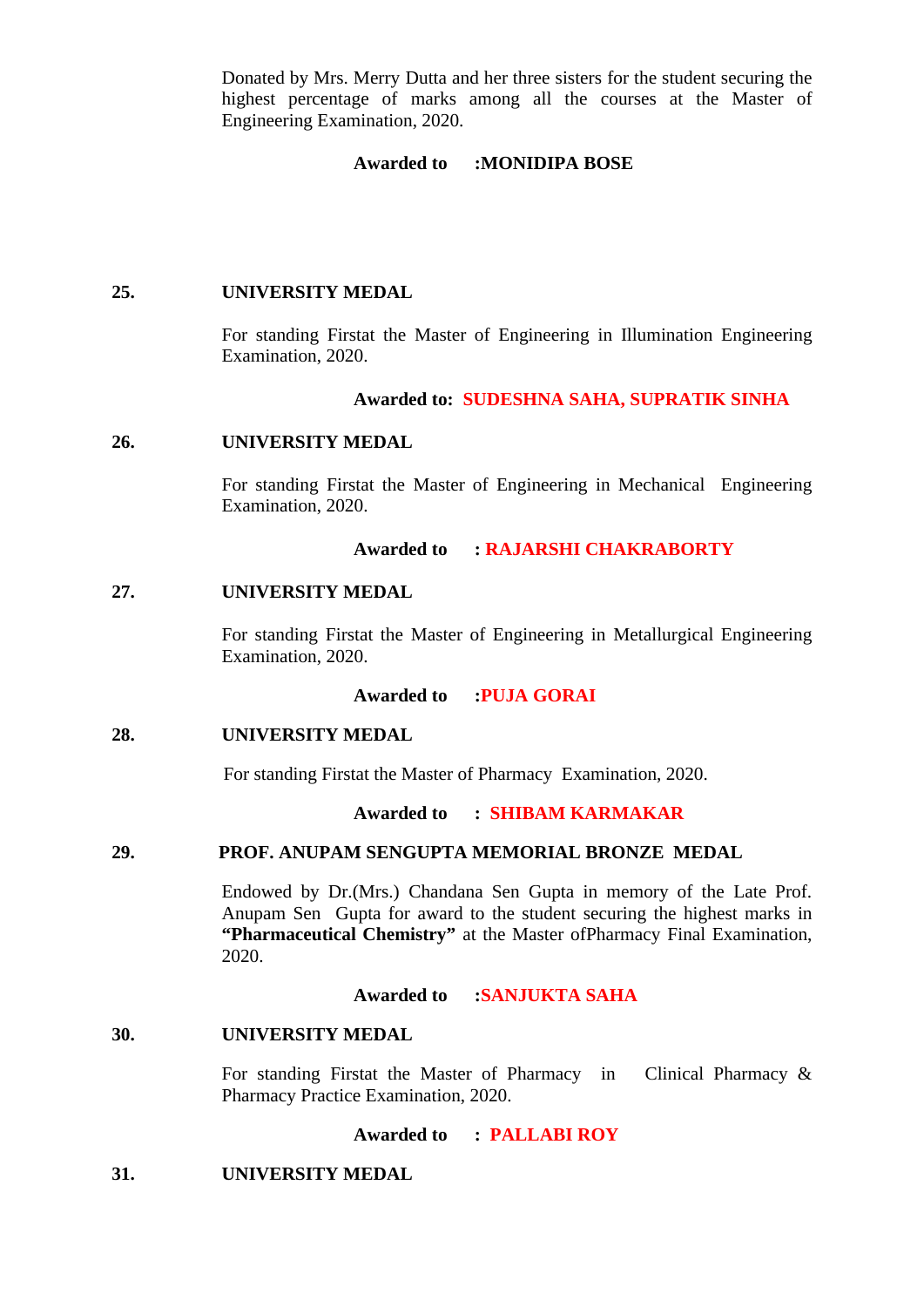For standing Firstat the Master of Engineering in Power Engineering Examination, 2020.

# **Awarded to:ARINDAM MAULIK, DEBASISH GHOSH**

### **32. UNIVERSITY MEDAL**

For standing Firstat the Master of Engineering in Production Engineering Examination, 2020.

### **Awarded to :RAHUL MOITRA**

### **33. UNIVERSITY MEDAL**

For standing First at the Master of Engineering in Software Engineering Examination, 2020.

**Awarded to :** JOYDIP MAITRA

#### **34. UNIVERSITY MEDAL**

For standing First at the Master of Technology in Computer Technology Examination, 2020.

#### **Awarded to :SHREYA GHOSAL**

#### **35. UNIVERSITY MEDAL**

For standing Firstat the Master of Technology in Food Technology & Biochemical Engineering Examination, 2020.

### **Awarded to : MOLLA SALAUDDIN**

### **36. UNIVERSITY MEDAL**

For standing First at the Master of Technology in Instrumentation and Electronics Engineering Examination, 2020.

### **Awarded to :AMLAN PROTIM HAZARIKA**

### **37. UNIVERSITY MEDAL**

For standing First at the Master of Technology in Intelligent Automation and Robotics Examination, 2020.

### **Awarded to : TANIA PAUL**

#### **38. UNIVERSITY MEDAL**

For standing First at the Master of Technology in Material Engineering Examination, 2020.

**Awarded to : SUMIT RAY**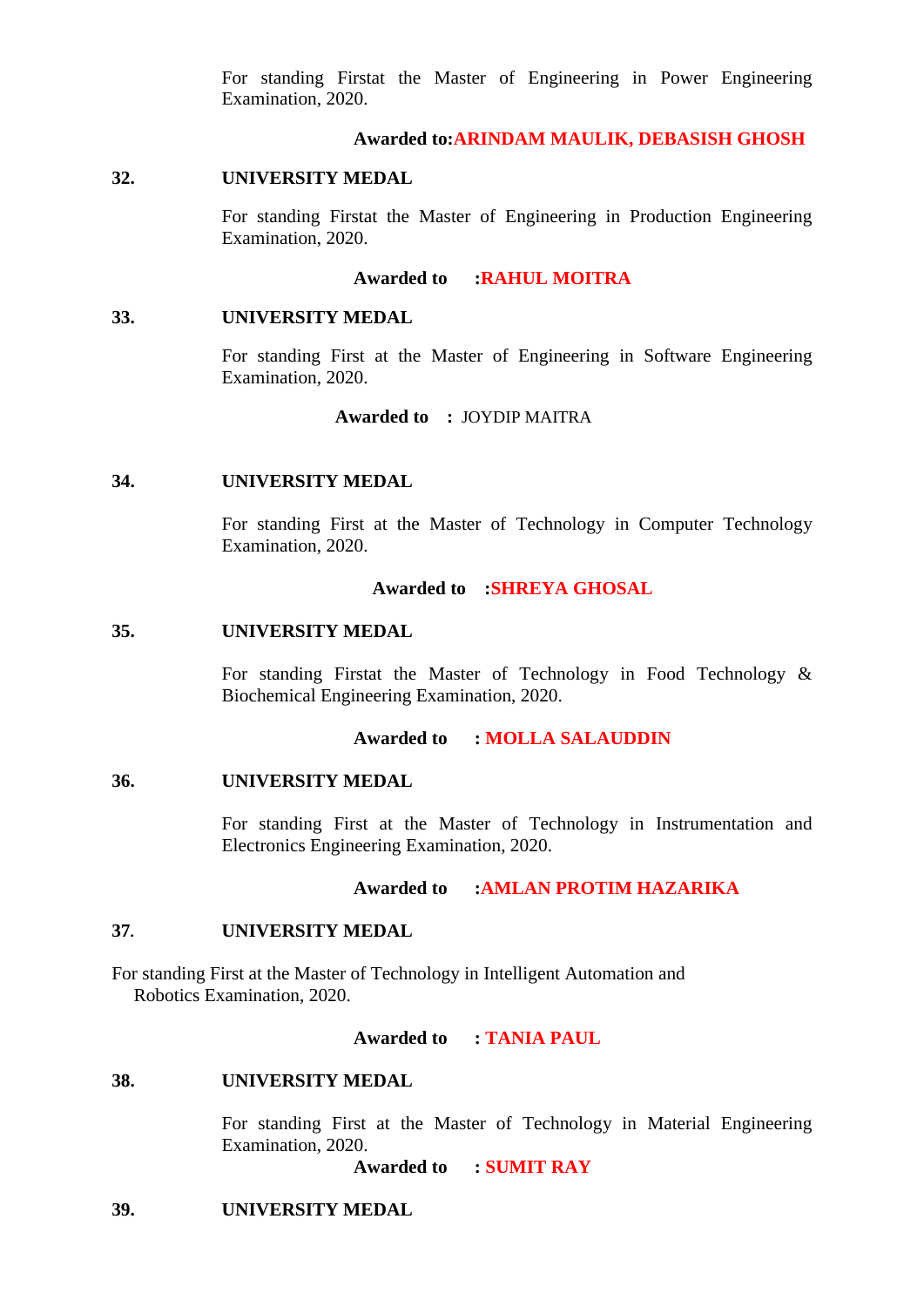For standing First at the Master of Technology in Printing Engineering and Graphic CommunicationExamination, 2020.

# **Awarded to : SHAFAQUE NAYYAR MALLICK**

### **40. UNIVERSITY MEDAL**

For standing Firstat the Master of Technology in VLSI Design and Microelectronics Technology Examination, 2020.

### **Awarded to: SOURAV GUHA**

### **41. i) UNIVERSITY MEDAL**

For standing Firstat the Master of Computer Application Examination, 2020.

### **ii) AMITAVA DEY MEMORIAL GOLD CENTERED SILVER MEDAL**

Endowed by Sri Sisir Kumar Dey in memory of his son Amitava Dey, an Exstudent of this University, for the student standing First at the Master of Computer Application Examination, 2020.

### **Awarded to : ANUPURBA CHATTERJEE**

# **42. UNIVERSITY MEDAL**

For standing Firstat the Master of Engineering in Bio-Medical Engineering Examination, 2020.

# **Awarded to : TAMOJIT SANTRA, MOUMITA SHEE**

# **43. UNIVERSITY MEDAL**

For standing Firstat the Master of Nuclear Engineering Examination, 2020.

### **Awarded to : PARAG DE, SAYAN BANERJEE**

### **44. UNIVERSITY MEDAL**

For standing Firstat the Master of Engineering in Water Resources  $\&$ Hydraulic Engineering Examination, 2020.

# **Awarded to : SUBHRANIL CHAKRABARTI**

### **45. UNIVERSITY MEDAL**

For standing Firstat the Master of Engineering in Water Resources & Hydraulic Engineering ( Six Semesters ) Examination, 2020.

# **Awarded to :KAUSHIKBHAUMIK,DEBJYOTI GHOSH, SOMA SARKAR**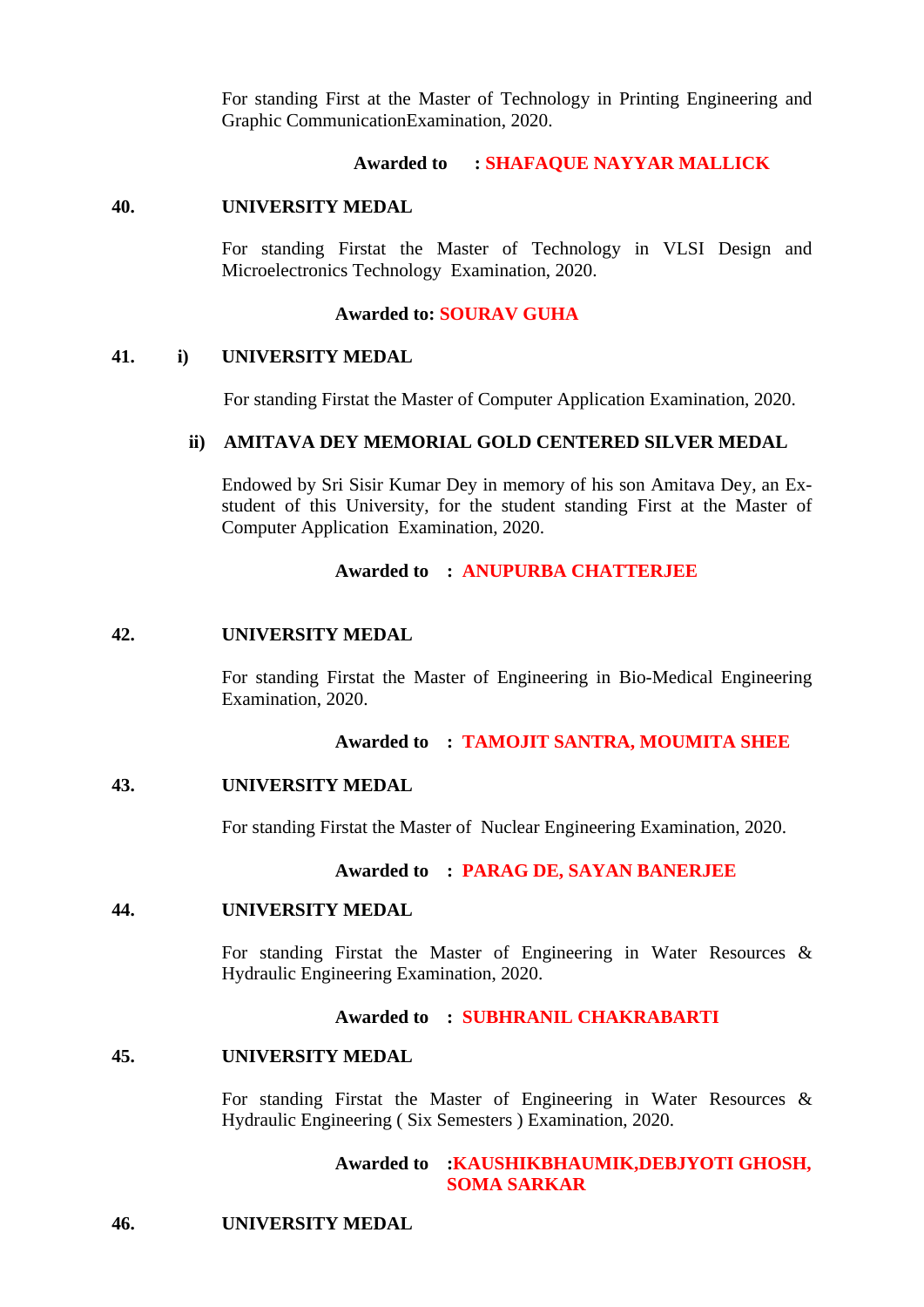For standing First at the Master in Multimedia Development Examination, 2020.

## **Awarded to : PRATIK GHOSH**

### **47. UNIVERSITY MEDAL**

For standing Firstat the Master of Technology in Distributed & Mobile Computing Examination, 2020.

# **Awarded to : SAMIUL MAMUD**

### **48. UNIVERSITY MEDAL**

For standing Firstat the Master of Technology in Environmental Bio-Technology Examination, 2020.

# **Awarded to : ATULONA DATTA**

### **49. UNIVERSITY MEDAL**

For standing Firstat the Master of Technology in Energy Science and Technology Examination, 2020.

**Awarded to: ARUNITA BERA**

### **50. UNIVERSITY MEDAL**

For standing Firstat the Master of Technology in Illumination Technology & Design Examination, 2020.

# **Awarded to : SUINDRA MOITRA**

### **51. UNIVERSITY MEDAL**

For standing Firstat the Master of Technology in IT (Courseware Engineering) Examination, 2020.

# **Awarded to : SUKANYA GHOSH**

### **52. UNIVERSITY MEDAL**

For standing First at the Master of Laser Technology Examination, 2020.

### **Awarded to : RICHA GHOSH**

### **53. UNIVERSITY MEDAL**

For standing Firstat the Master of Technology in Nano Science & Technology Examination, 2020.

# **Awarded to : SK AAKASH HOSSAIN**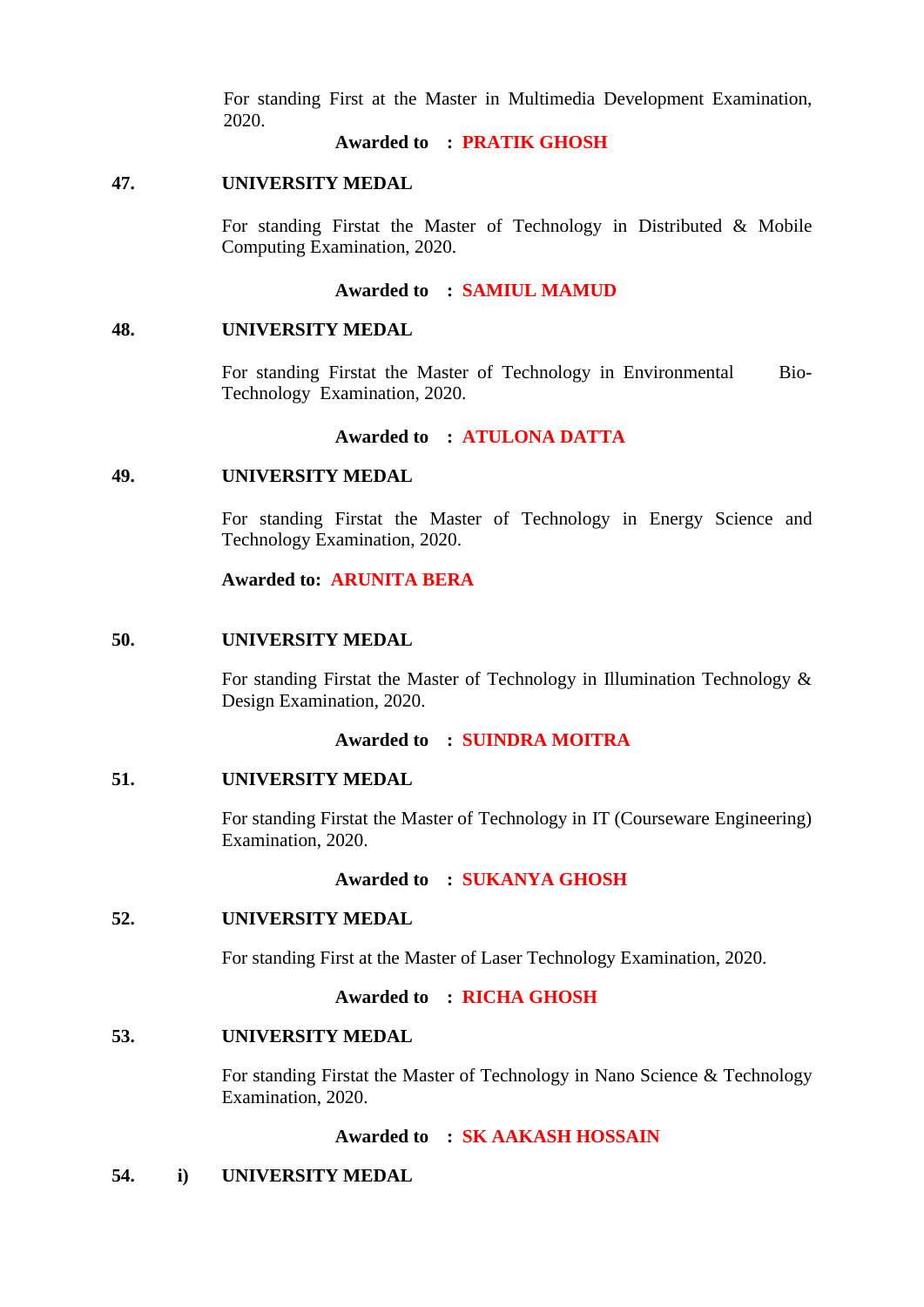For standing Firstat the Master of Science Examination in Applied Geology, 2020.

### **ii) PROMOTHO NATH BOSE MEMORIAL BRONZE MEDAL**

For standing Firstat the Master of Science Examination in Applied Geology, 2020.

### **Awarded to : AINDRILA PAL**

### **55. UNIVERSITY MEDAL**

For standing Firstat the Master of Science in Biotechnology Examination, 2020.

**Awarded to : DISHA MUKHERJEE**

### **56.i) UNIVERSITY MEDAL**

For standing Firstat the Master of Science Examination in Chemistry, 2020.

**Awarded to : PAPIYA SADHU**

56A

# **ii) TUSHAR MAHALANABIS MEMORIAL GOLD PLATED SILVER MEDEAL**

Endowed by Dr. Kumar Kannti Mahalanabis, Professor of Chemistry for the girl student securing the highest position in First Class at the Master of Science Final Examination, 2020 in Chemistry with **Organic Chemistry** as special paper.

# **iii) PROF. BIDYUT KAMAL BHATTACHARYYA MEMORIAL SILVER MEDAL**

Donated by Dr. Amalendu Banerjee, former Professor of Chemistry of this University, in memory of his teacher, Professor Bidyut Kamal Bhattacharyya also an Ex-Professor of this University, for the student securing the highest marks in **"Organic Chemistry"** papers (i.e. combined marks in Theoretical and Practical papers) at the Master of Science Examination in Chemistry, 2020.

### **Awarded to : PAPIYA SADHU**

# **57. PROF. M. N. DAS MEMORIAL SILVER MEDAL**

Endowed by Professor Mihir Nath Das Memorial Committee, Department of Chemistry, Jadavpur University, in memory of Professor Mihir Nath Das, a Professor of Chemistry of this University for the student securing the highest marks in the Special Paper **"Physical Chemistry"** (i.e. combined marks in Theoretical and Practical papers) at the Master of Science Examination, 2020.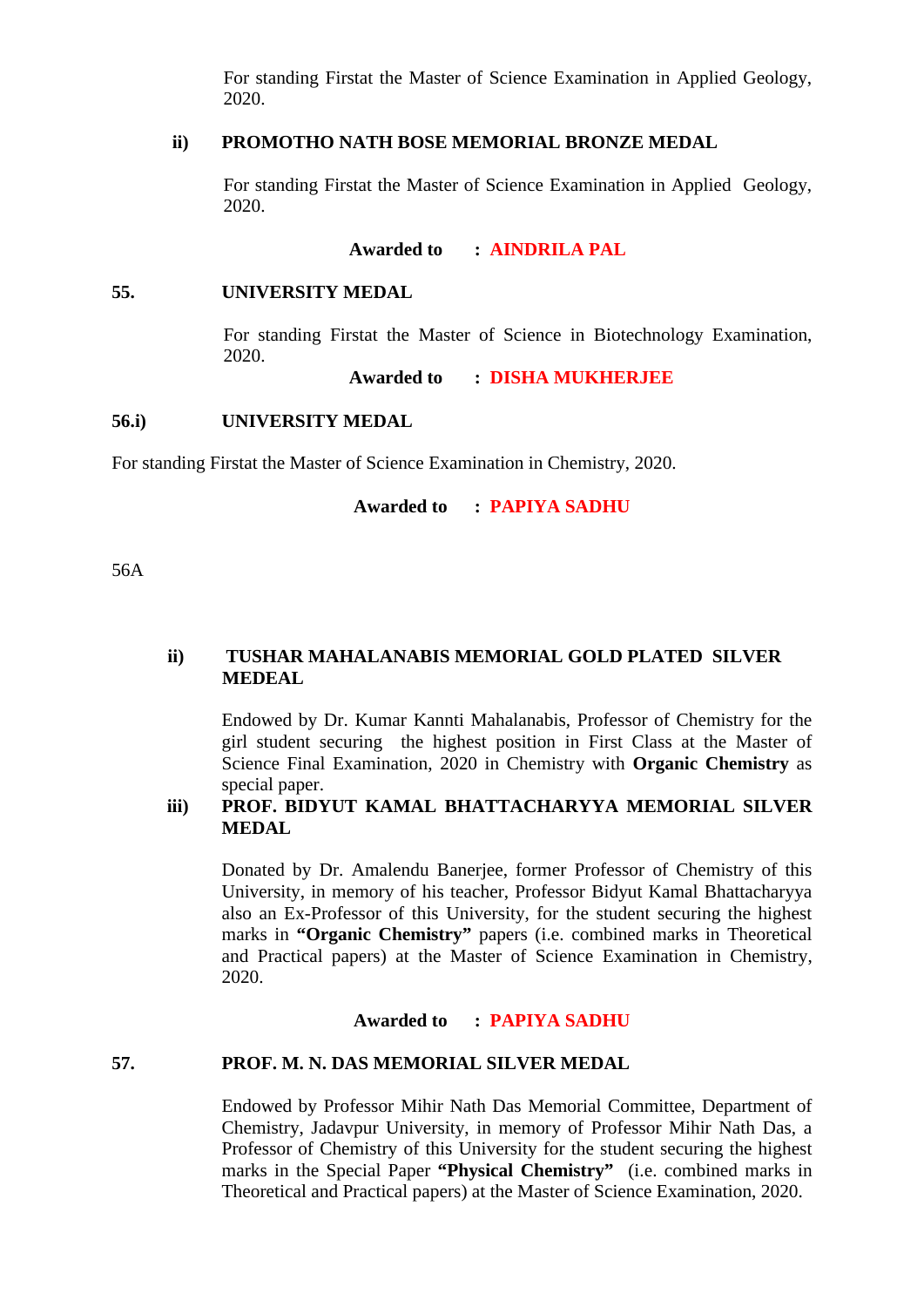# **58. i) UNIVERSITY MEDAL**

For standing First at the Master of Science Examination in Electronics Science, 2020.

# **ii) DR. S. C. MUKHERJEE MEMORIAL GOLD CENTERED SILVER MEDAL**

Donated by Smt. Mukul Mukherjee in memory of her husband Dr. S. C. Mukherjee for award to the student standing First at the Master of Science Examination in Electronics Science, 2020.

# **Awarded to : ANASHMITA GHOSH**

# **59. UNIVERSITY MEDAL**

For standing First at the Master of Science Examination in( Instrumentation ), 2020.

# **Awarded to : SHUBHAJEET DAS**

# **60. i) UNIVERSITY MEDAL**

For standing First at the Master of Science Examination in Mathematics, 2020.

# **ii) DR. SUDHANGSU KR. BANERJEE MEMORIAL SILVER MEDAL**

Donated by Mrs. Amiya Banerjee in memory of her husband Dr. Sudhangsu Kumar Banerjee for securing the highest aggregate of marks at the Post Graduate Examination in Mathematics, 2020.

**Awarded to : RATNADIP MANDAL**

**60A**

# **iii) D. N. DUTTA MEMORIAL SILVER MEDAL**

Donated by Smt. Mrinmoyee Dutta in memory of her husband D.N.Dutta of Southern Avenue for securing the highest aggregate of marks among all the courses of Master of Science Examination, 2020.

# **iv) S. N. BANDO MEMORIAL GOLD CENTERED SILVER MEDAL**

Donated by Sri Bansi Binode Bandyopadhyay, alumnus, in memory of his father S. N. Bando, also an alumnus for securing the highest aggregate of marks among all the courses of Master of Science Examination, 2020.

# **Awarded to : RATNADIP MANDAL**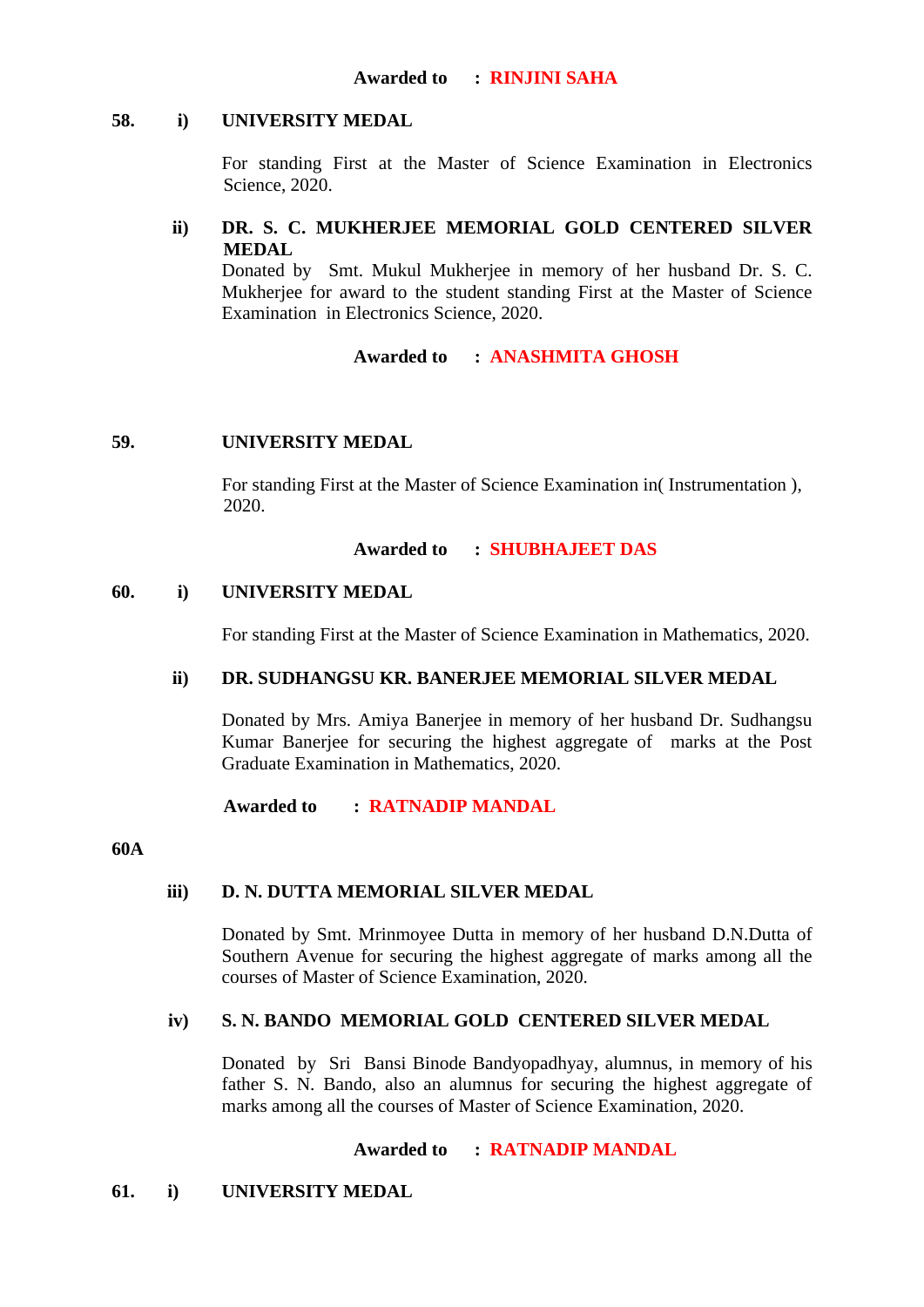For standing First at the Master of Science Examination in Physics, 2020.

# **ii) SUSHILA BALA MEMORIAL SILVER MEDAL**

Donated by Sri Moni Mohon Nandy , an employee of this University, in memory of his mother the Late Sushila Bala Nandy for the student standing First in Physics at the Master of Science Examination, 2020.

# **Awarded to : NABAMITA CHAKRABORTY**

### **62. UNIVERSITY MEDAL**

For standing First at the Bachelor of Arts Examination in Bengali, 2020.

### **Awarded to: SHASWATI PAUL**

# **63. BAISALI SMRITI SILVER MEDAL**

Donated by Sri Jitendra Kumar Saha and Sm. Arati Saha in memory of their daughter, Baisalee Saha, an ex-student of this University for award of a silver Medal to the student standing Second in order of merit at the B.A. (Hons.) Final Examination in Bengali, 2020.

### **Awarded to : TISA BHANDARI**

### **64. UNIVERSITY MEDAL**

For standing First at the Bachelor of Arts Examination in Comparative literature, 2020.

### **Awarded to : SUDDHADEEP MUKHERJEE**

### **65. i) UNIVERSITY MEDAL**

For standing First at the Bachelor of Arts Examination in Economics, 2020.

### **ii) PROFESSOR ANITA BANERJEE MEMORIAL GOLD MEDAL**

Endowed by Sri Debal Kumar Banerjee and Gourab Kumar Banerjee in memory of their mother the Late Professor Anita Banerjee, who was a Professor in the Department of Economics of this University for the student obtaining the highest marks at the Bachelor of Arts Examination in Economics, 2020.

### **iii) UJJAYINI MEMORIAL AWARD GOLD MEDAL**

Endowed by Sri Prabir Dey and Smt Sumita Dey in memory of their daughter Ujjayini Dey, who was a Student in the Department of Economics of this University, for the student who will stood first at the Bachelor of Arts Examination in Economics, 2020.

# **Awarded to : SUPARNO GOSWAMI**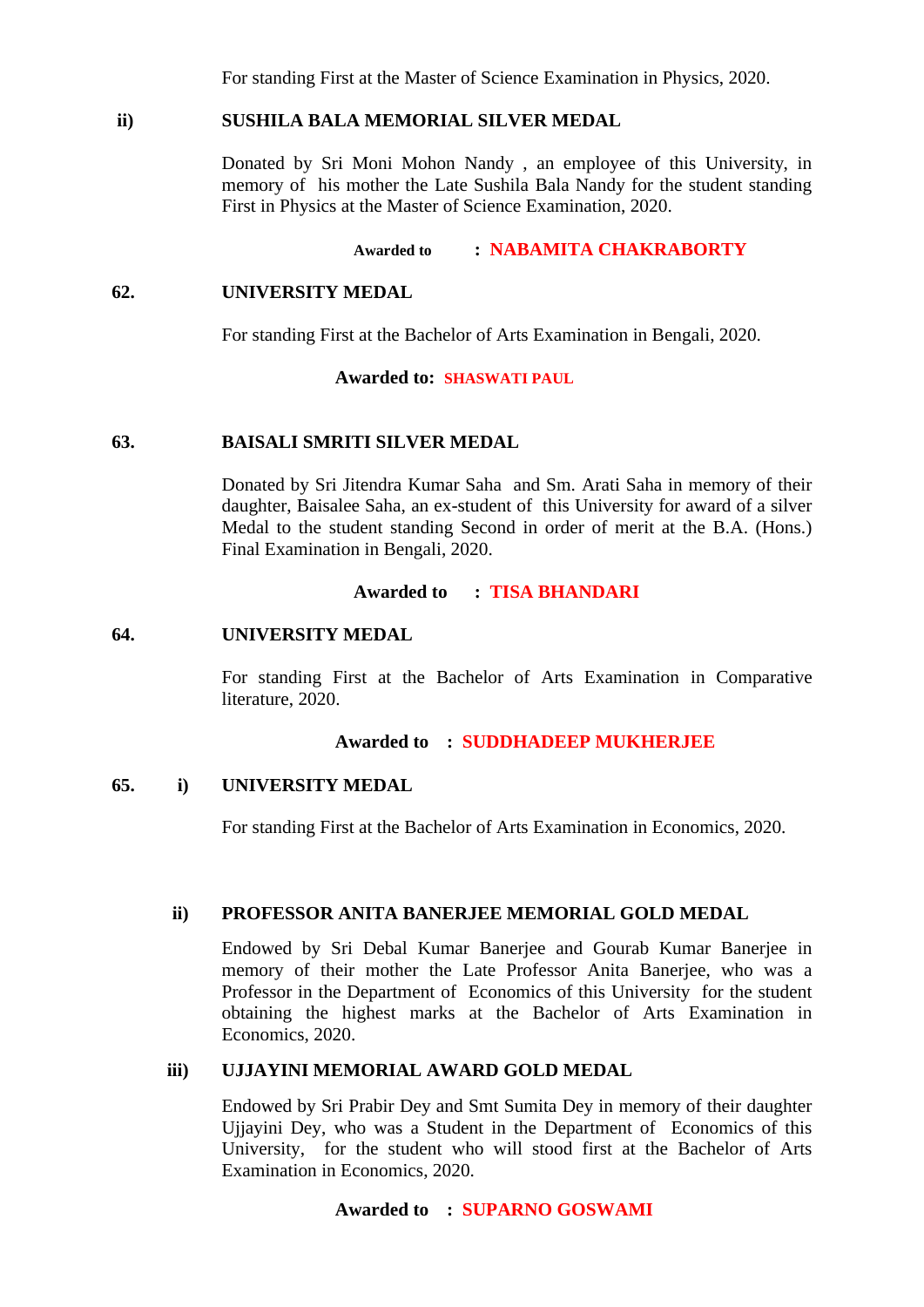# **66. UNIVERSITY MEDAL**

For standing First at the Bachelor of Arts Examination in English, 2020.

### **Awarded to : UNMISHA MISRA**

### **67. i) UNIVERSITY MEDAL**

For standing First at the Bachelor of Arts Examination in History, 2020.

### **ii) UMACHARAN SEN MEMORIAL GOLD MEDAL**

Endowed by Sm. Santikana Sen in memory of Umacharan Sen for the student securing the highest marks at the Bachelor of Arts Examination in History, 2020.

# **Awarded to : TWISHA BHATTACHARYA**

### **68. i) UNIVERSITY MEDAL**

For standing First at the Bachelor of Arts Examination in Philosophy, 2020.

# **ii) PANDIT PANCHANAN SHASTRI MEMORIAL SILVER MEDAL**

Donated by Shri Navjyoto Singh, Scientist, NISTADS, New Delhi for the regular student securing the highest marks at the Bachelor of Arts Examination in Philosophy, 2020.

# **Awarded to : SHIBASHIS MUKHOPADHYAY**

#### **68A**

### **iii) SARAJU BHOWMIC MEMORIAL BRONZE MEDAL**

Donated by Smt. Arati Das in memory of her mother Saraju Bhowmic for standing First among all the girl students at the Bachelor of Arts Examination, 2020.

### **Awarded to: RITUPRIYA MUKHERJEE**

### **69. UNIVERSITY MEDAL**

For standing First at the Bachelor of Arts Examination in Political Science, 2020.

### **Awarded to : UPASNA MISHRA**

### **70. UNIVERSITY MEDAL**

For standing First at the Bachelor of Arts Examination in Sanskrit, 2020.

### **Awarded to : RAKHI HALDER**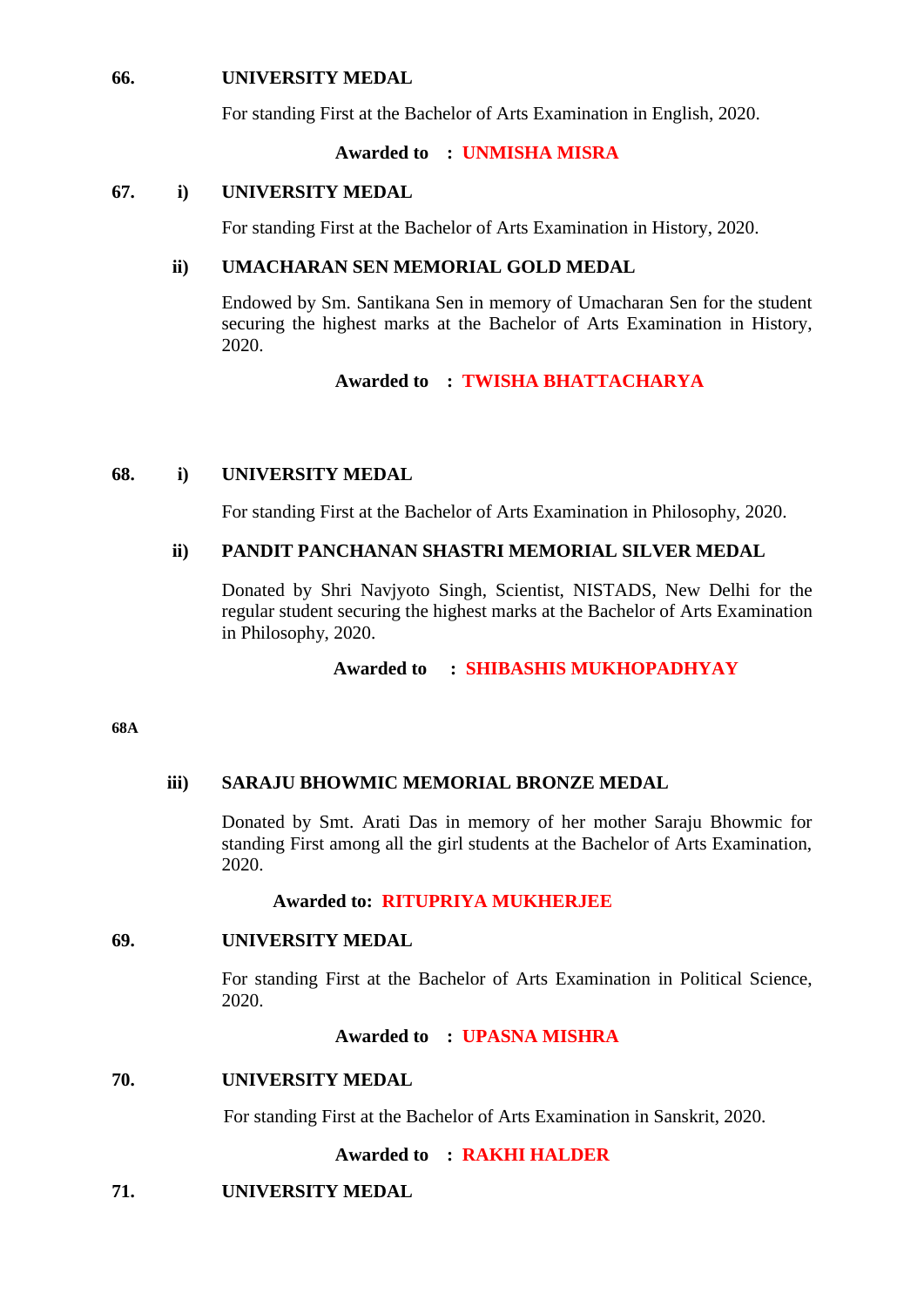For standing First at the Bachelor of Arts Examination in Sociology, 2020.

**Awarded to : ATMADEEP GHOSHAL**

# **72. i) UNIVERSITY MEDAL**

For standing First at the Bachelor of Library and Information Science Examination, 2020.

# **ii) HIMANI GHOSH MEMORIAL SILVER MEDAL**

Donated by Sri Phani Bhusan Roy in memory of his colleague the Late Himani Ghosh for standing First and Securing the highest marks at the Bachelor of Library & Information Science Examination,2020.

**Awarded to : NABANITA DUTTA**

# **73. i) UNIVERSITY MEDAL**

For standing First at the Bachelor of Education Examination , 2020.

# **ii) CHARU CHANDRA MITRA MEMORIAL BRONZE PADAK**

Donated by Smt. Bimala Basu for standing First at Bachelor of Education Examination , 2020.

**Awarded to : URMITA DUTTA**

# **74. UNIVERSITY MEDAL**

For standing First at the Bachelor of Physical Education Examination, 2020.

 **Awarded to : SUNITA POLLEY**

# **75. i) UNIVERSITY MEDAL**

For standing First at the Bachelor of Architecture Final Examination, 2020.

**Awarded to : DISHADDRA PODDAR**

**75A**

# **ii) NABENDU SARKAR MEMORIAL GOLD CENTERED SILVER MEDAL**

Endowed by Sri Palas Mitra, Sri Dipankar Das and Sri Subir Saha, Ex-students of the Department of Architecture in memory of Nabendu Sarkar who was also a student of the Department of Architecture for award to the student securing the highest marks in Thesis paper at the Fifth Year Second Semester Examination2020.

**Awarded to : DISHADDRA PODDAR**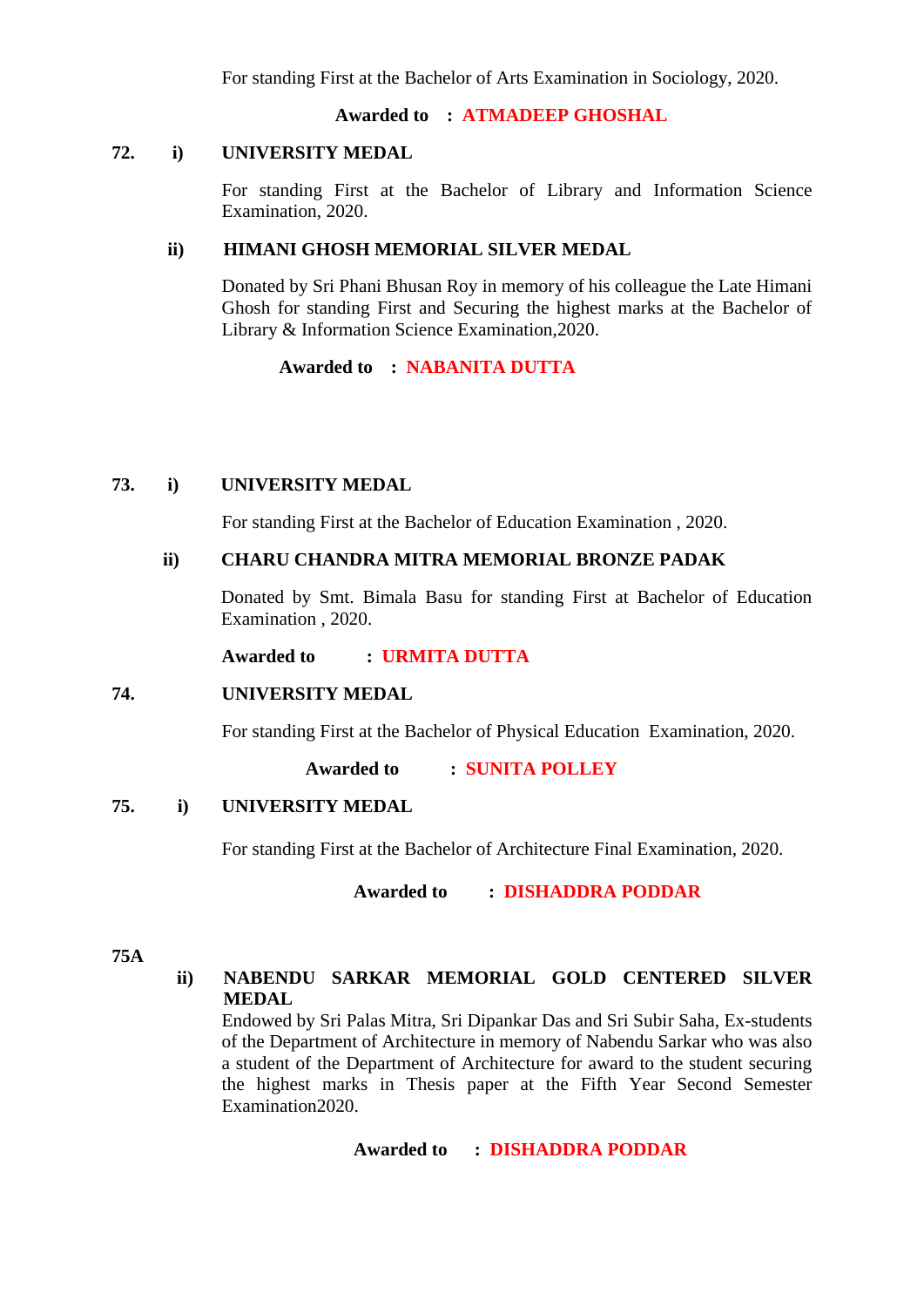### **76. i) UNIVERSITY MEDAL**

For standing First at the Bachelor of Engineering in Chemical Engineering Final Examination, 2020.

### **ii) CHEMICAL ENGINEERING DIAMOND JUBILEE GOLD CENTERED SILVER MEDAL**

Endowment made for award to the student standing First at the Bachelor of Engineering in Chemical Engineering Final Examination, 2020.

# **iii) CHITTARANJAN KHASTAGIR MEMORIAL GOLD MEDAL**

Donated by Justice (Mrs.) Padma Khastagir in memory of her husband, an exstudent of the Department of Chemical Engineering , for the student standing First at the Bachelor of Engineering in Chemical Engineering, 2020.

# **iv) JATINDRA KRISHNA MEMORIAL BRONZE MEDAL**

Endowed by Benoy Kumar Sarkar for standing First at the Bachelor of Engineering in Chemical Engineering Examination, 2020.

# **v) BANDANA GHOSH MEMORIAL SILVER MEDAL**

Endowed by Sri Kalidas Ghosh in memory of his wife Bandana Ghosh for award to the student securing the highest aggregate of marks at the Bachelor of Engineering in Chemical Engineering Final Examination, 2020.

# **Awarded to : AKASH KUMAR BALL**

# **77. DR. HIRALAL ROY SMRITI PADAK (SILVER MEDAL)**

Donated by Dr. Ajitesh Bhattacharya to the student securing the highest marks in "General Viva-voce" at the Bachelor of Engineering in Chemical Engineering fourth year Second Semester Examination, 2020.

# **Awarded to : ARKAVA GANGULY**

# **78. SUDHAKAR BURMAN SMRITI BRONZE MEDAL**

Endowed by Sri Kartick Chandra Burman in memory of his son Sudhakar Burman, an ex-student of the College of Engineering & Technology , Bengal, for award to the student standing First in the Papers " Chemical Technology - I " and "Chemical Technology - II " taken together at the Bachelor of Engineering in Chemical Engineering final Examination, 2020.

# **Awarded to : AKASH KUMAR BALL**

# **79. i) UNIVERSITY MEDAL**

For standing First at the Bachelor of Engineering in Civil Engineering Final Examination, 2020.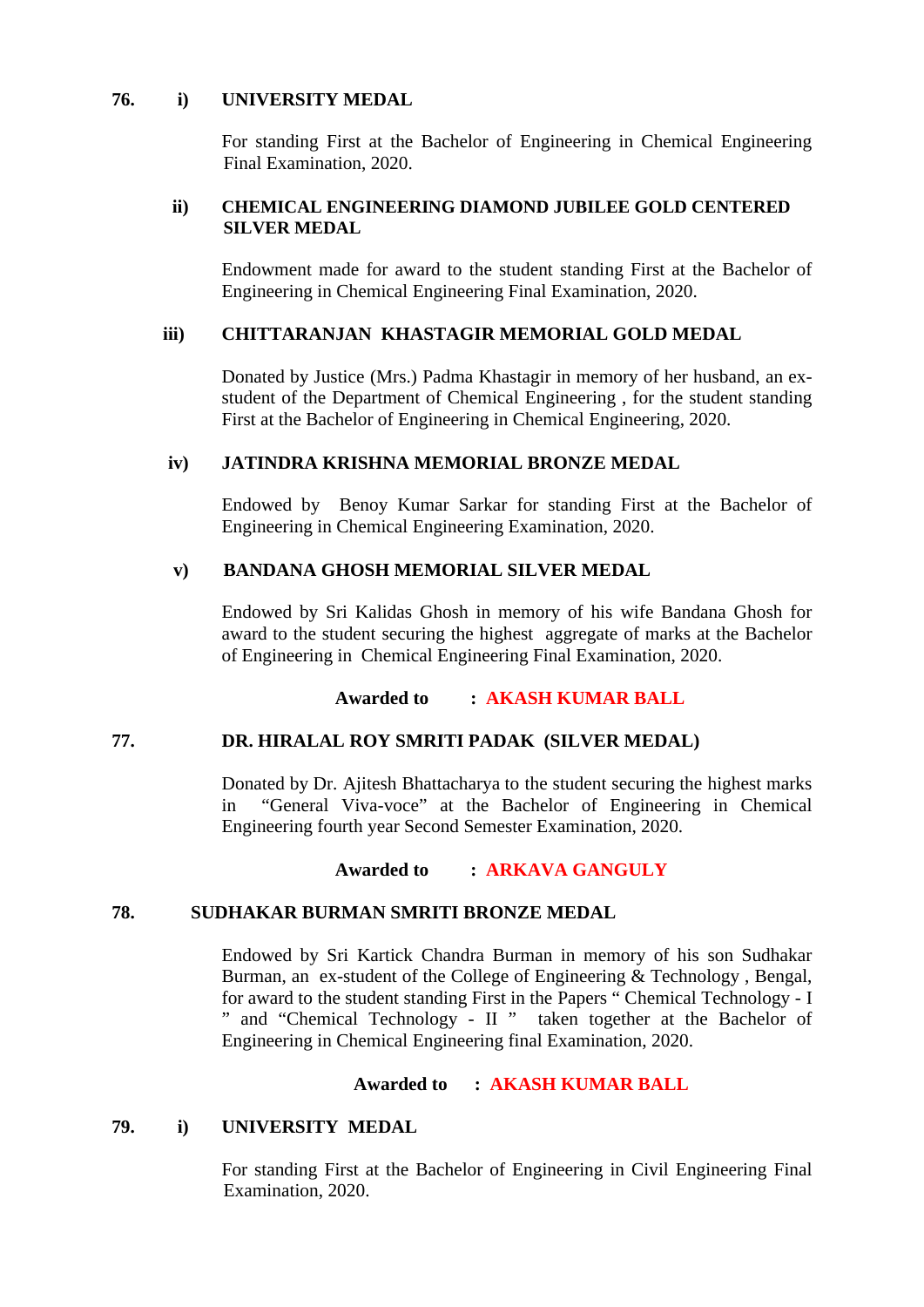# **ii) PROF. SANTIMOY NIYOGI MEMORIAL GOLD CENTERED SILVER MEDAL**

Donated by Smt. Mira Rani Niyogi in memory of her son Santimoy Niyogi, former Professor of the Department of Civil Engineering, for the student standing First at the Bachelor of Engineering in Civil Engineering , 2020.

# **iii) PARTHASARATHI GHOSH MEMORIAL AWARD**

Donated by Sri S.R. Ghosh and Smt. M. Ghosh in memory of their son Parthasarathi, an Ex-student of the Department of Civil Engineering , for the student securing the highest aggregate of marks at the Bachelor of Engineering in Civil Engineering Examination, 2020.

# **iv) SUNIT KUNDU MEMORIAL GOLD CENTERED SILVER MEDAL**

Endowed by the Society of Civil Engineers, Jadavpur University, in memory of Sunit Kundu who was a student of Department of Civil Engineering of this University for award to the student standing First at the Bachelor of Engineering in Civil Engineering Final Examination, 2020.

# **Awarded to : SHATADRU SANNYAMATH**

# **80. SWAPAN CHANDRA MEMORIAL BRONZE MEDAL**

Endowment made for the award to the student securing the highest marks in the Paper "Design of Structures - III & Design of Structures - IV" taken together in the Bachelor of Engineering in Civil Engineering Examination, 2020.

**Awarded to : SHATADRUSANNYAMATH**

# **81.SARADA MEMORIAL SILVER MEDAL**

Endowed by Sri D. Sengupta in memory of his father Late Sarada Prasanna Sengupta for the student securing the highest marks in the Elective Papers "Solid & Gaseous Waste Mangement & Advanced Water & Waste Water Treatment" taken together in the Bachelor of Engineering in Civil Engineering Examination, 2020.

# **Awarded to : ARIJEET BANERJEE**

# **82. UNIVERSITY MEDAL**

For standing First at the Bachelor of Engineering (Civil Engineering) Final Examination, 2020.

# **Awarded to : ABHIJIT PRAMANIK**

# **83. UNIVERSITY MEDAL**

For standing First at the Bachelor of Engineering in Computer Science  $\&$ Engineering Final Examination, 2020.

**Awarded to : PRITHWISH JANA**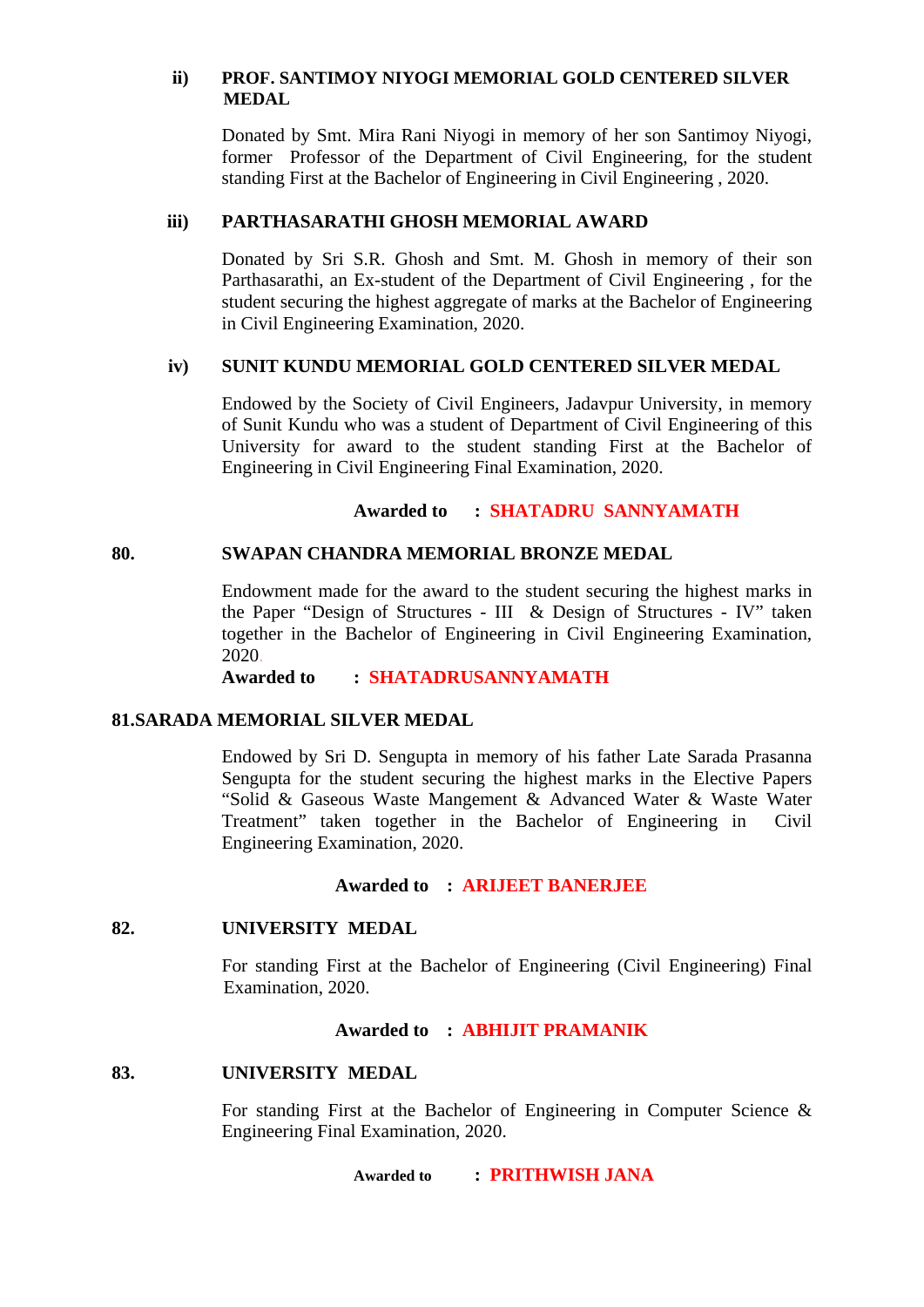### **84. i) UNIVERSITY MEDAL**

For standing First at the Bachelor of Engineering in Construction Engineering Final Examination, 2020.

# **ii) PRABHATKUMAR-UPENDRA MEMORIAL SILVER MEDAL**

Donated by Sri D.K.Biswas, Chief Engineer (Retired) P.W.D., Govt. of West Bengal for standing First in order of merit among the regular students in the Final Examination in Bachelor of Engineering in Construction Engineering Final Examination 2020.

# **Awarded to : SASWATA CHATTOPADHYAY**

# **84A**

# **iii) DR. B. C. ROY MEMORIAL SILVER MEDAL**

Endowed by the Maharastra Niwas Trust, Calcutta, in memory of Dr. Bidhan Chandra Roy for the student securing the highest aggregate of marks among all the courses of Bachelor of Engineering Examination, 2020.

### **Awarded to : ARGHADIP DAS**

## **85. i) UNIVERSITY MEDAL**

For standing First at the Bachelor of Engineering in Electrical Engineering Final Examination , 2020.

### **ii) ASOKE MEMORIAL BRONZE MEDAL**

Endowed by Promotho Nath Bose for the student standing First at the Bachelor of Engineering in Electrical Engineering Final Examination, 2020.

# **iii) KALI KUMAR MUKHOPADHYAY MEMORIAL GOLD MEDAL**

Endowment by Rabindra Nath Mukherjee for the student standing First at the Bachelor of Engineering in Electrical Engineering final Examination, 2020.

**Awarded to : MOUSAM DUTTA**

85A

# **i) GANESH JANANI DEVI MEMORIAL BRONZE MEDAL**

Endowed by Sri Kalicharan Nath for the student securing the highest marks in the Papers "Electrical Machines - II" and "Electrical Machines - III" taken together at the Bachelor of Engineering in Electrical Engineering Examination, 2020.

# **ii) M. N. CHAKRABORTY MEMORIAL BRONZE MEDAL**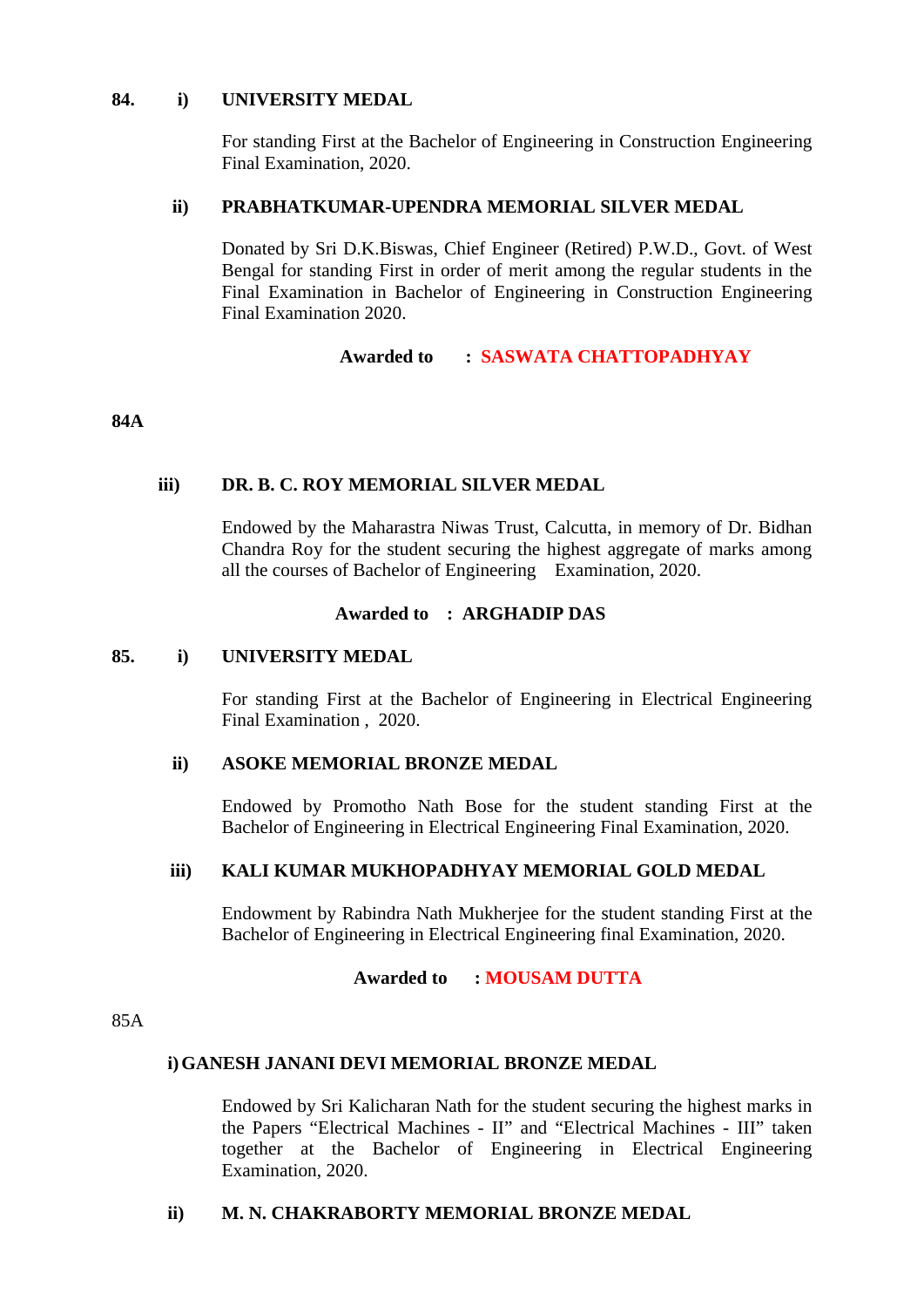Endowed by M.N.Chakraborty Memorial Commmittee for the student securing the highest marks in the paper "Power System Planning and Design" at the Bachelor of Engineering in Electrical Engineering Examination, 2020.

**Awarded to : CHAYAN KUMAR JANA**

### **86.i) BARINDRA MEMORIAL BRONZE MEDAL**

Donated by Prof. Hem Chandra Guha, former Vice-Chancellor of Jadavpur University, in memory of his son Barindra for the student who secured the highest marks in paper "Power Supply System" and "Power System Performance" taken together at the Bachelor of Engineering in Electrical Engineering Examination, 2020.

# **ii) BEPIN BEHARI AND MALATIMALA RAKSHIT MEMORIAL BRONZE MEDAL**

Endowment for award to the student securing **Second highest Marks** in Bachelor of Engineering in Electrical Engineering final Examination, 2020.

### **iii) SUBODH KUMAR BASU MEMORIAL BRONZE MEDAL**

Endowed by Smt Ava Basu in memory of her husband, Subodh Kumar Basu, an ex-student of the College of Engineering and Technology, Bengal, for the student securing the highest marks in Electrical Engineering Laboratory (Sessional marks) during the Final and Pre-final year Classes plus the practical examination papers of the Electrical Engineering Degree Examination , 2020.

### **Awarded to : MAYUKH CHOWDHURY**

### **87. B. N. PAUL MEMORIAL SILVER MEDAL**

Endowed by Prof. Sanaj Kumar Paul, Electrical Engineering Department, in memory of his father Late Barindra Nath Paul, for award to the student securing the highest marks in the subject "Electric Drives" at the Bachelor of Engineering in Electrical Engineering (Day course) Examination, 2020.

### **Awarded to : DEBARPAN BHATTACHARYA**

### **88. UNIVERSITY MEDAL**

For standing First at the Bachelor of Engineering (Electrical Engineering) Final Examination , 2020.

### **Awarded to: URMILA SEN**

# **89. i) UNIVERSITY MEDAL**

For standing First at the Bachelor of Engineering inElectronics and Tele~Communication Engineering Final Examination, 2020.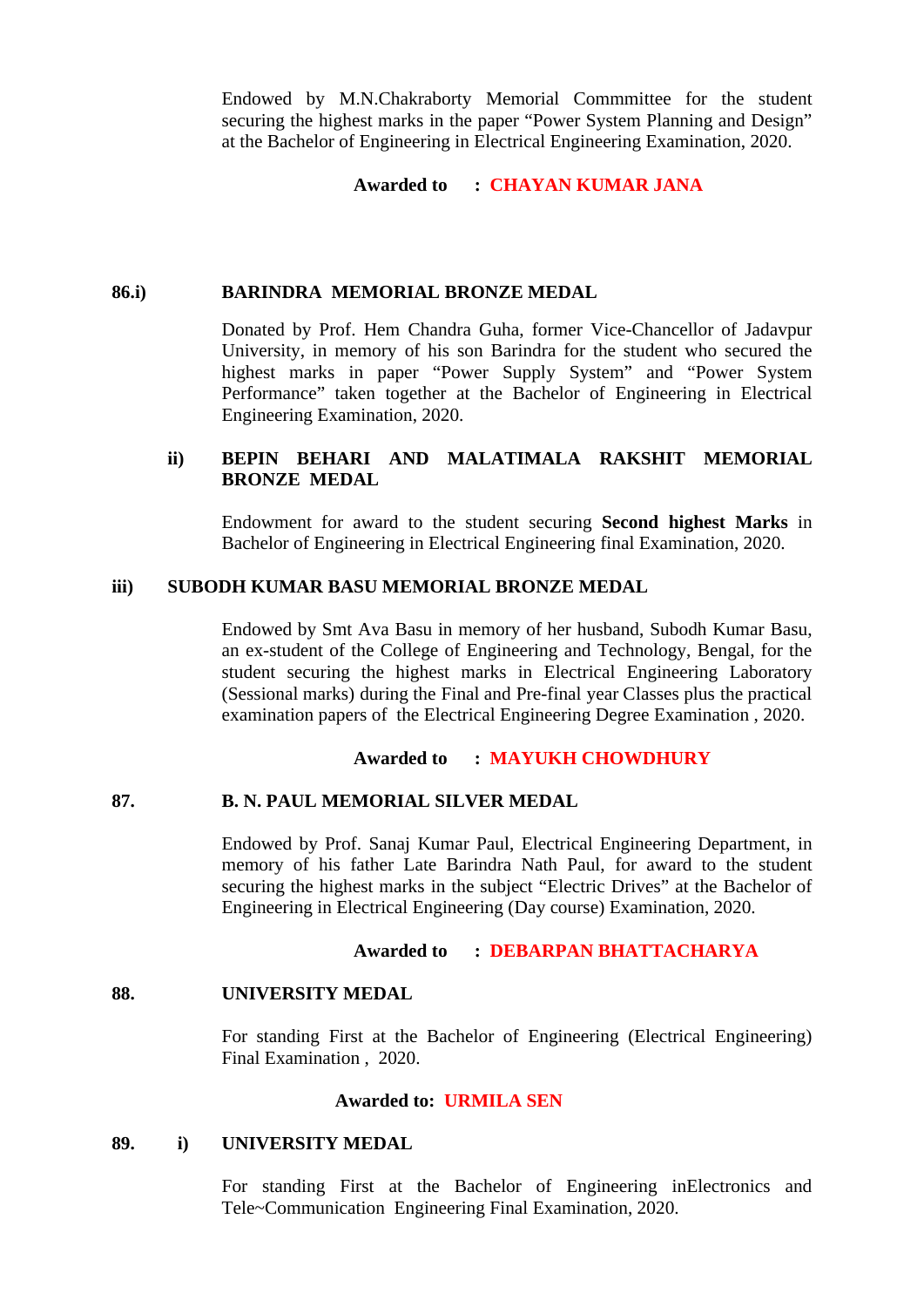### **ii) PRAN KUMAR BHATTACHARYA MEMORIAL SILVER MEDAL**

Endowed by Smt. Argha Bhattacharya in memory of her husband Late Pran Kumar Bhattacharya, who was a Staff in the Department of Electronics  $\&$ Tele-communication Engineering of this University for the student standing First at Bachelor of Engineering in Electronics & Tele-communication Engineering Final Examination, 2020.

# **iii) SAURAV BANERJEE MEMORIAL GOLD PLATED SILVER MEDAL**

Endowed by Prof. A.K. Bandyopadhyay, Department of Pharmacy and Dr.(Mrs.) Atasi Banerjee in memory of their son, Saurav, who was a student of Electronics and Tele-Communication Engineering in an Institute at Bangalore and passed away at the age of 21, for the student standing First at the Bachelor of Engineering in Electronics & Tele-Communication Engineering Final Examination, 2020.

# **Awarded to : ARGHADIP DAS**

**89A**

# **iv) T. P. SAHA MEMORIAL SILVER MEDAL**

Endowed by Mrs. Sanjukta Saha in memory of her husband T. P. Saha, for award to the student securing the highest total marks in the **theoretical papers** at the Bachelor of Engineering in Electronics & Tele-Communication Engineering Final Examination, 2020.

# **Awarded to : ARGHADIP DAS**

# **v) PROF. SUDHANSHU DEB MEMORIAL GOLD CENTERED SILVER MEDAL**

Endowed by Sri Dilip Jalan, an alumnus, for the student securing the highest aggregate of marks in the papers "VLSI Design & IC Design" taken together at the Bachelor of Engineering in Electronics & Tele-Communication Engineering Final Examination, 2020.

# **Awarded to : ARGHADIP DAS AKANSHA RAI**

# **vi) PROF. JNANSARAN CHATTERJEE MEMORIAL GOLD CENTERED SILVER MEDAL**

Endowed by Sri Dilip Jalan, an alumnus, for securing the highest aggregate marks in the papers "Electromagnetic Theory" and "Antennas & Propagation" taken together at the Bachelor of Engineering in Electronics and Tele-Communication Engineering Final Examination, 2020.

# **Awarded to : SWASTIK CHAKROBORTY**

**90. PROF. DEBIDAS MUKHOPADHYAY MEMORIAL GOLD CENTERED SILVER MEDAL**

> Endowed by Dr. Nandini Mukherjee in memory of her husband Late Debidas Mukhopadhyay, Professor & former Head of the Department of Electronics & Tele-Communication Engineering, JU for the student securing the highest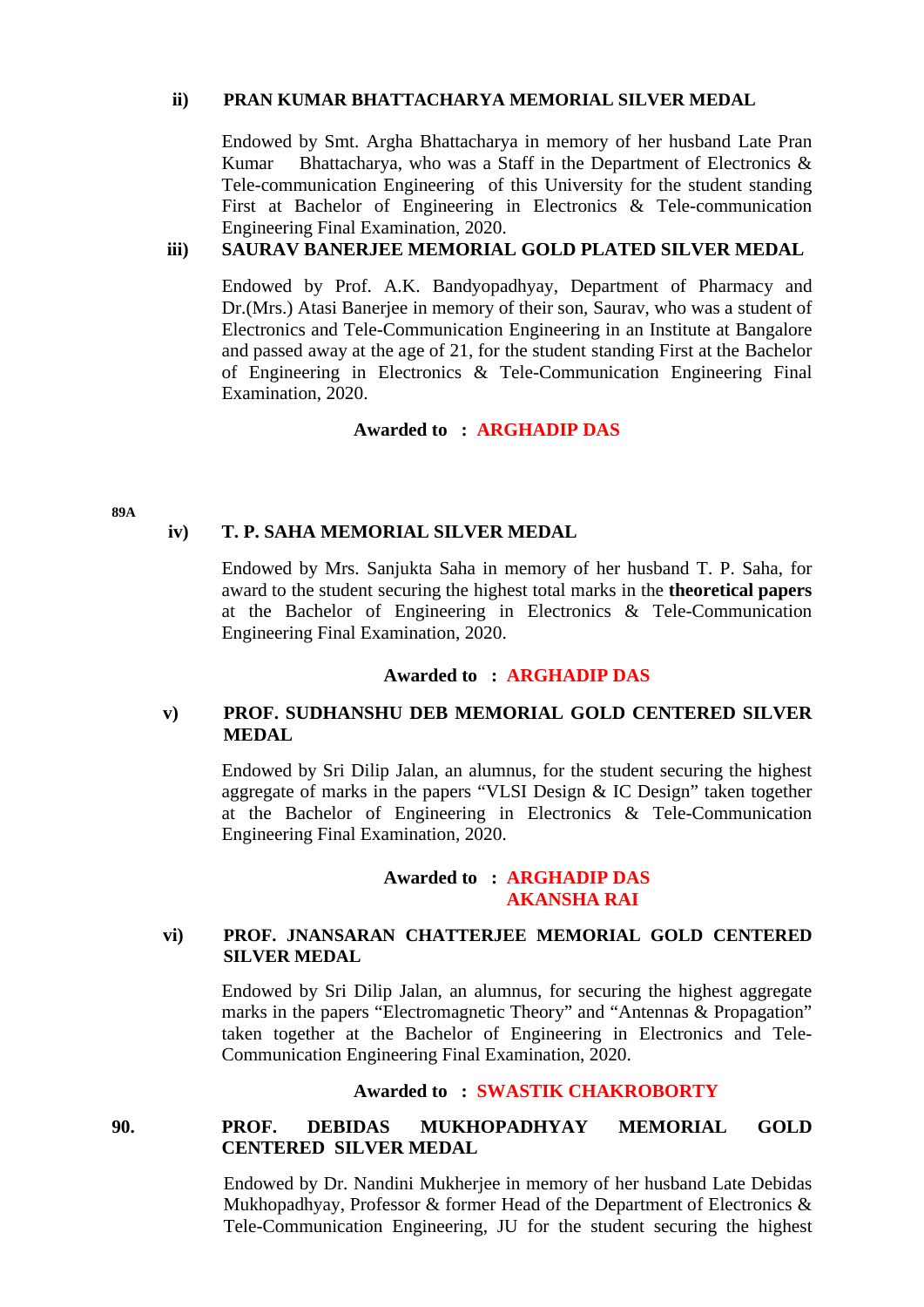aggregate of marks in the papers "**Physical Electronics & Electron Device** " at the Bachelor of Engineering in Electronics and Tele-Communication Engineering Final Examination, 2020.

# **Awarded to : ARGHADIP DAS ARPAN BHOWMIK**

### **91. SANGHAMITRA NANDI MEMORIAL GOLD MEDAL**

Endowed by the Prof. Rabindranath Nandi, Department of Electronics & Tele-Communication Engineering, JU, in memory of his wife Late Sanghamitra Nandi for the girl student securing at least 75% marks in Bachelor of Engineering in Electronics and Tele-Communication Engineering Final Examination, 2020 and who holds the top rank among all girl students passing the Bachelor of Engineering in Electronics and Tele-Communication Engineering Final Examination, 2020.

### **Awarded to : AKANSHA RAI**

### **92. i) UNIVERSITY MEDAL**

For standing First at the Bachelor of Engineering in Food Technology  $\&$ Biochemical Engineering Final Examination, 2020.

### **ii) DR. HIRALAL ROY MEMORIAL SILVER MEDAL**

Endowment made for the student standing First at the Bachelor of Engineering in Food Technology & Biochemical Engineering Final Examination, 2020.

# **Awarded to : TANYA SHANDILYA**

### **93. UNIVERSITY MEDAL**

For standing First at the Bachelor of Engineering in Information Technology Final Examination, 2020.

# **Awarded to: KRISHNA MISHRA**

### **94. UNIVERSITY MEDAL**

For standing First at the Bachelor of Engineering in Instrumentation and Electronics Engineering Final Examination, 2020.

### **Awarded to : SUMITABHA BANERJEE**

### **95. i) UNIVERSITY MEDAL**

For standing First at the Bachelor of Engineering in Mechanical Engineering Final Examination, 2020.

# **ii) SRIS CHANDRA BIR PRATAP MEMORIAL BRONZE MEDAL**

Endowed by Sri B. C. Das Gupta for the student standing First at the Bachelor of Engineering in Mechanical Engineering Examination, 2020.

# **iii) HARABHUSAN SENGUPTA MEMORIAL SILVER MEDAL**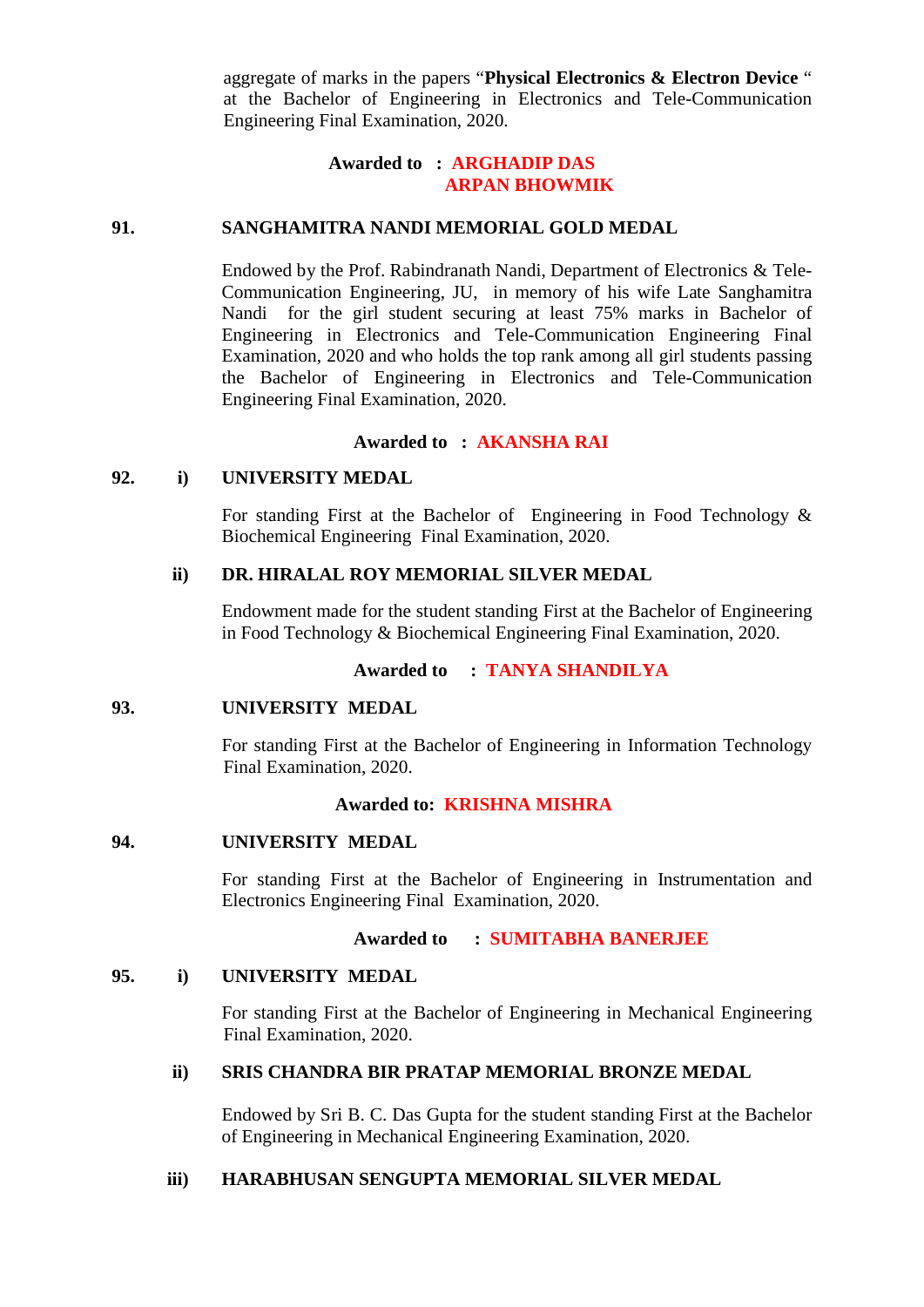Donated by Smt. Leena Sen Gupta, in memory of her father-in-law, the Late Harabhusan Sengupta, for the student standing First at the Bachelor of Engineering in Mechanical Engineering Final Examination, 2020.

### Awarded to : SAYANTAN DAWN

95A

### **iv)JYOTISH CHANDRA MAITRA MEMORIAL SILVER MEDAL**

Endowed by Sri Manas Kumar Maitra, an alumnus, in memory of his father Jyotish Chandra Moitra for the student securing the highest marks at the Bachelor of Engineering in Mechanical Engineering Part - I Examination, 2018.

### **Awarded to : PRITAM PAUL**

## **v) S. M. BOSE MEMORIAL GOLD CENTERED SILVER MEDAL**

Endowed by Mrs. P. Bose, Calcutta - 28 in memory of her husband S. M. Bose, an alumnus, for the student securing the highest marks in the paper "Metal Cutting & Machine Tools" at the Bachelor of Engineering in Mechanical Engineering Final Examination, 2020.

# **` Awarded to : RIDDHIMAN RAUT**

#### **96. WORTHINGTON PUMP INDIA LTD. GOLD PLATED SILVER MEDAL**

Awarded to the student of Mechanical Engineering securing the highest aggregate marks in "Fluid Machinery - I & II" and "Electro Hydraulic Control Systems" at the Bachelor of Engineering in Mechanical Engineering Final Examination, 2020.

### **Awarded to : PRITAM GHOSHAL**

### **97. LALITAPROVA DEBI MEMORIAL SILVER MEDAL**

Donated by Professor Madhusudan Bhattacharya of the Mechanical Engineering Department, in memory of his mother, for the student of Mechanical Engineering who secures the highest aggregate marks in "Machine Design – I, II, III & IV " at the Bachelor of Engineering in Mechanical Engineering Final Examination, 2020.

### **Awarded to: SAYANTAN DAWN**

#### **98. SURENDRA NATH PODDAR SILVER MEDAL**

Donated by Sri Santosh Kumar Podar of the Department of Mechanical Engineering in memory of his father for the student of Mechanical and Electrical Engineering Courses who secures the highest marks between the subjects "Engineering Economics and Costing / Economics and Industrial Management" at the Final Examination, 2020.

### **Awarded to : i) SAYANTAN DAWN**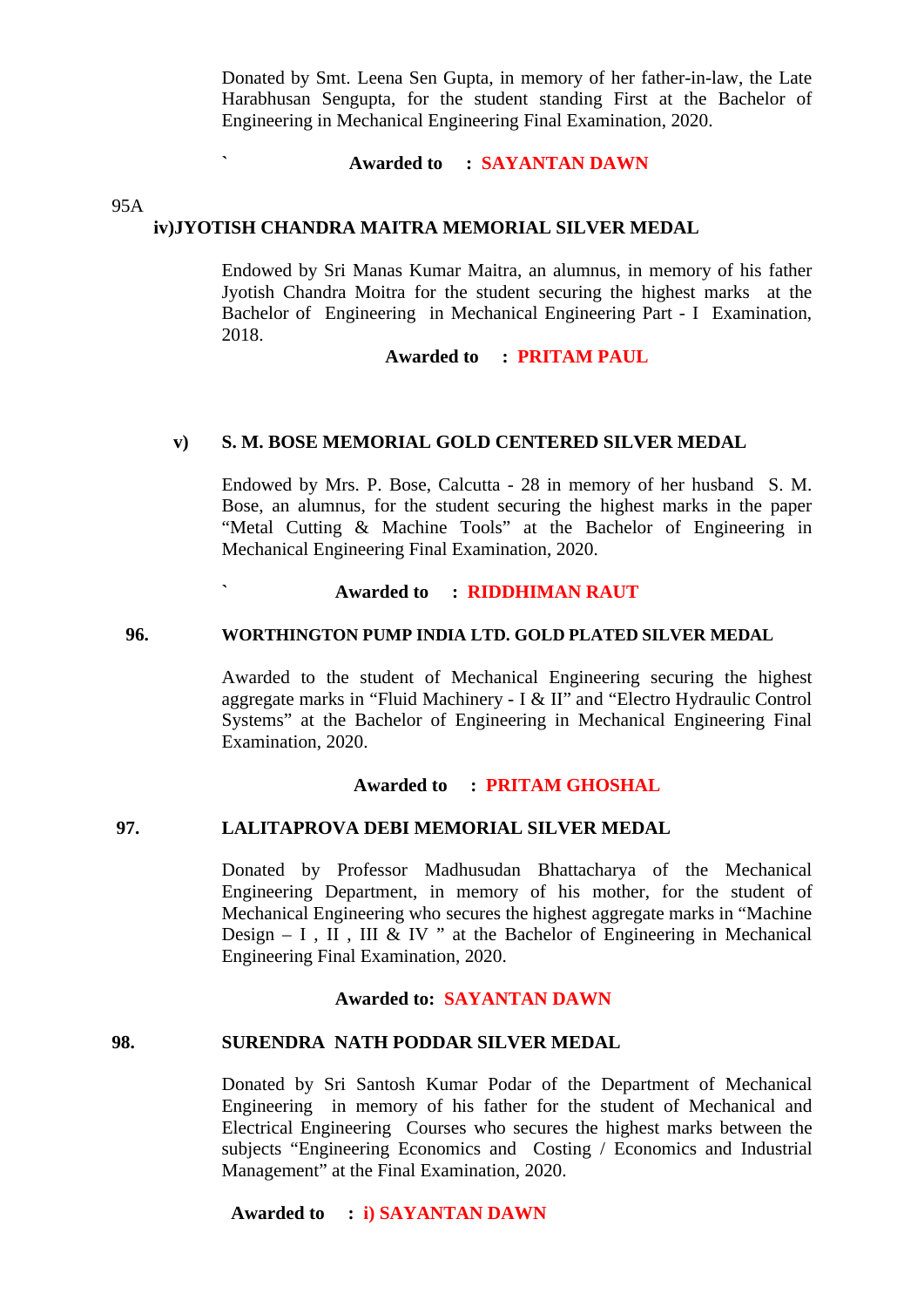# **ii)ANIRBAN JANA iii)RIDDHIMAN RAUT iv)RITAM PAL**

### **99. UNIVERSITY MEDAL**

For standing First at the Bachelor of Engineering (Mechanical Engineering) Final Examination , 2020.

# **Awarded to : ANTU KUMAR ROY**

### **100. i) UNIVERSITY MEDAL**

For standing First at the Bachelor of Engineering in Metallurgical Engineering Final Examination, 2020.

### **ii) SANKAR KUMAR DAS MEMORIAL GOLD CENTERED SILVER MEDAL**

Endowed in memory of the Late Sankar Kumar Das, an ex-student of Metallurgical and Material Engineering Department for award to the student standing First at the Bachelor of Engineering in Metallurgical Engineering Final Examination, 2020.

# **Awarded to : PRANJAL CHAKRABORTY**

# **101. SANKAR KUMAR DAS MEMORIAL SILVER MEDAL**

Endowed in memory of the Late Sankar Kumar Das, an ex-student of Metallurgical and Material Engineering Department for award to the student standing Second at the Bachelor of Engineering in Metallurgical Engineering Final Examination, 2020.

# **Awarded to : ISHAN RAY**

# **102. SANKAR KUMAR DAS MEMORIAL BRONZE MEDAL**

Endowed in memory of the Late Sankar Kumar Das, an ex-student of Metallurgical and Material Engineering Department for award to the student standing Third at the Bachelor of Engineering in Metallurgical Engineering Final Examination, 2020.

### **Awarded to : MUKUND PILANIA**

# **103. i) UNIVERSITY MEDAL**

For standing First at the Bachelor of PharmacyExamination, 2020.

# **ii) PREMANANDA DAS MEMORIALBRONZE MEDAL**

Donated by Sri Ranjit Das, an alumnus, in memory of his father Premananda Das, also an ex-student of National Council of Education, Bengal, for the student standing First at the Bachelor of Pharmacy Examination, 2020.

# **iii) DURLAV KRISHNA ROY MEMORIAL BRONZE MEDAL**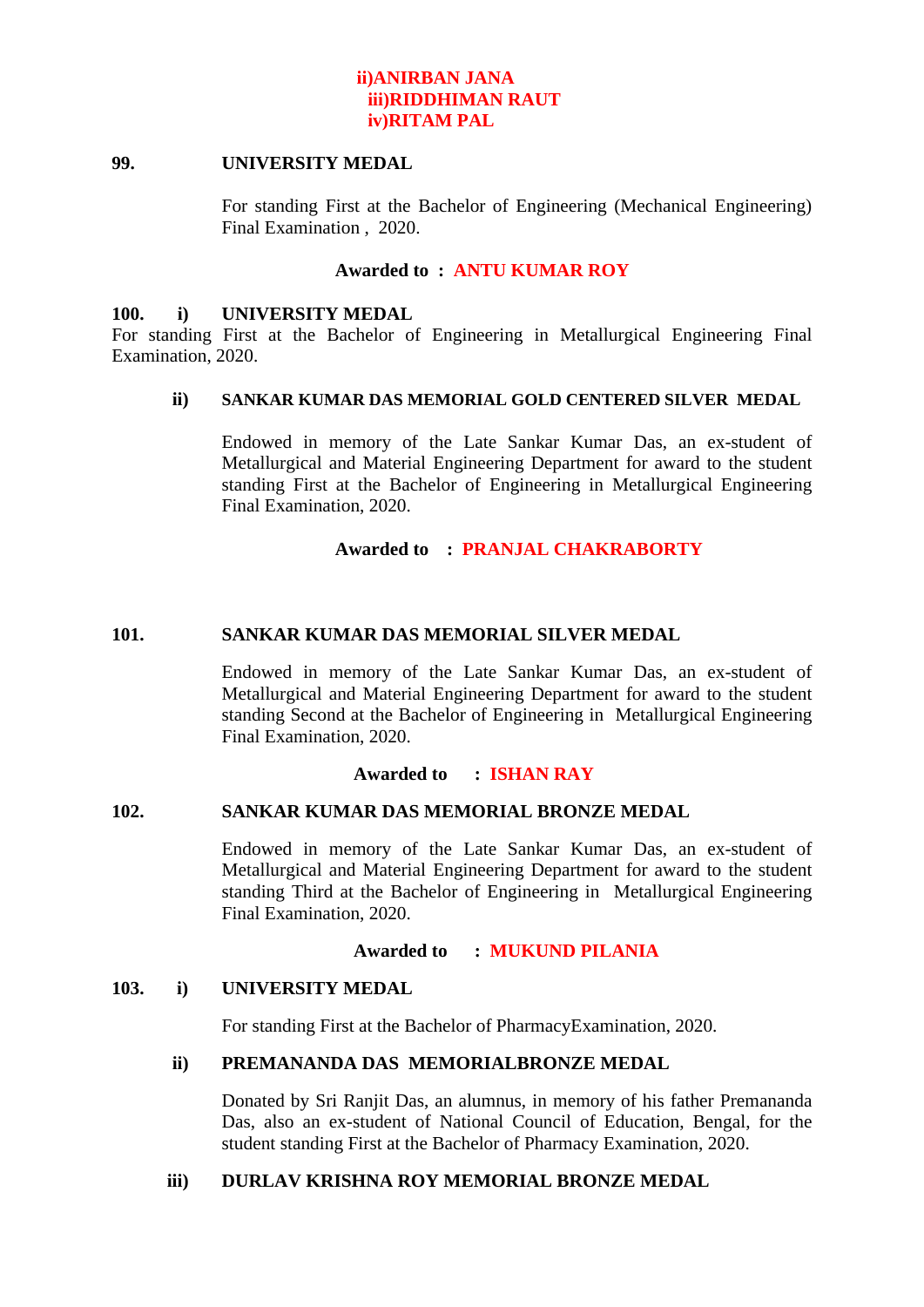Endowed by some Teachers and Research Scholars of the Department of Pharmaceutical Technology for the student standing First at the Bachelor ofPharmacy Final Examination, 2020.

### **iv) SNEHALATA MEMORIAL SILVER MEDAL**

Donated by Sri S. C. Lahiri in memory of his mother Snehalata, for the student standing First among the successful regular candidates at the Bachelor of Pharmacy Final Examination, 2020.

# **Awarded to : RAVI SONTHALIA**

# **104. i) PROF. ANUPAM SENGUPTA MEMORIAL BRONZE MEDAL**

Endowed by Dr. A. U. De in memory of the Late Professor Anupam Sengupta for award to the student securing the highest marks in the paper **"Medicinal Chemistry - I & II"** at the Bachelor of Pharmacy Final Examination, 2020.

# **Awarded to : IZAZ AHMED**

# **ii) DR. (MRS.) MANJUSREE PAL MEMORIAL SILVER MEDAL**

Endowed by Dr. Manjusree Pal Memorial Committee in memory of Dr. Manjusree Pal who was teacher in the Department of Pharmaceutical Technology, for award to the student securing the highest aggregate of marks in Pharmaceutical Chemistry and Medicinal Chemistry at the Bachelor of Pharmacy Examination (Part I and Part II together), 2020.

### **Awarded to : i)RAVI SONTHALIA**

### **105. UNIVERSITY MEDAL**

For standing First at the Bachelor of Engineering in Power Engineering Final Examination, 2020.

# **Awarded to: DIPANWITA CHOWDHURY**

### **106. i) UNIVERSITY MEDAL**

For standing First at the Bachelor of Engineering in Printing Engineering Final Examination, 2020.

### **ii) BHUPENDRA NATH NANDI MEMORIAL GOLD MEDAL**

Endowed by Sri Bhupesh Nandi for the student standing First in the Final Degree Examination in Printing Engineering amongst the regular students, 2020.

# **iii) COATS OF INDIA LTD. GOLD CENTERED SILVER MEDAL**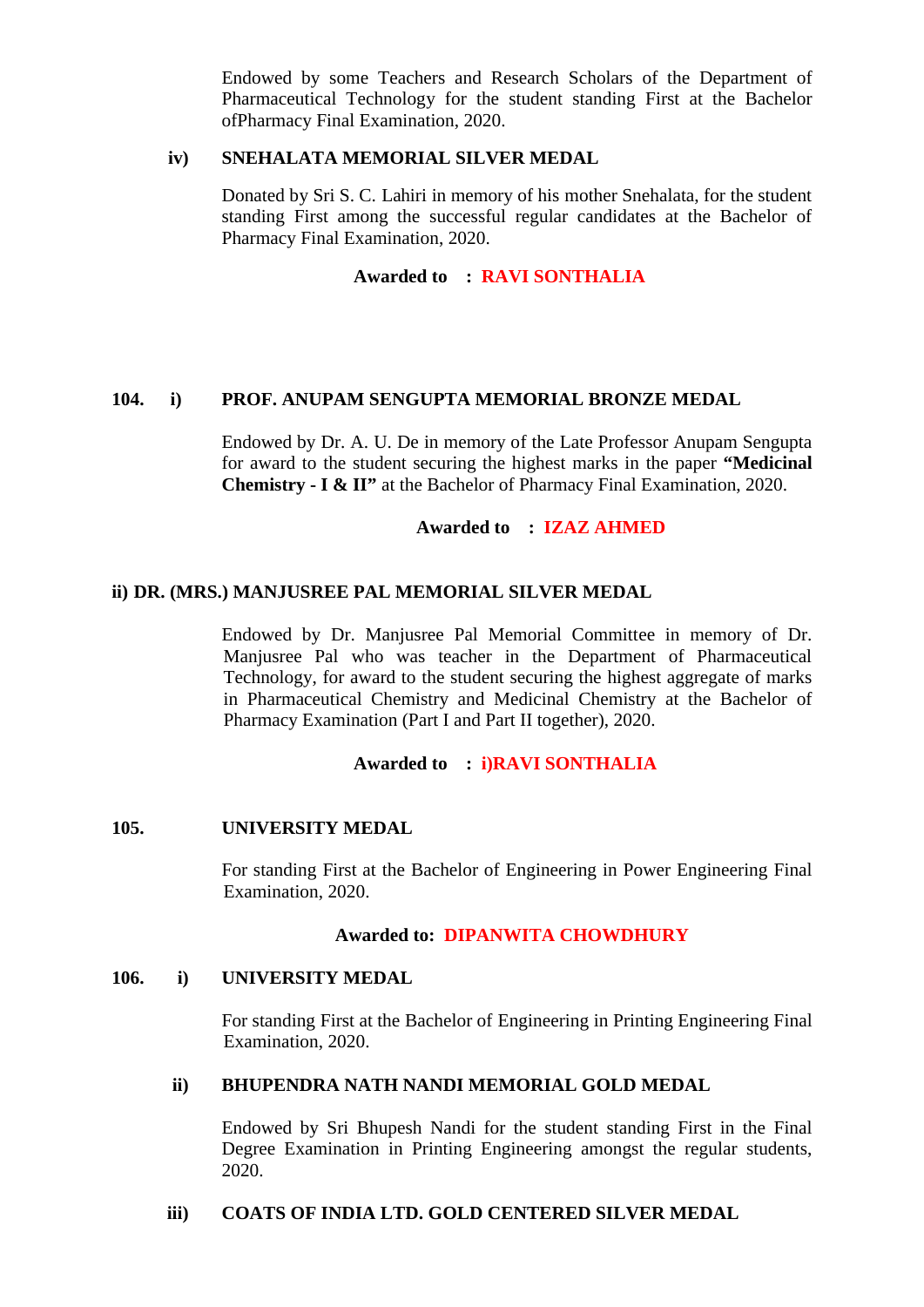Donated by Coats of India Ltd., for the student standing First at the Bachelor of Engineering in Printing Engineering Final Examination, 2020.

# **iv) BHASKARLAL CHAKRABORTY SMRITI PADAK**

Donated by Smt. Sulata Chakraborty in memory of her brother the Late Bhaskarlal Chakraborty for the student standing First at the Bachelor of Engineering in Printing Engineering Final Examination for the year 2020.

# **Awarded to : RAHUL KUNDU**

### **106A**

# **v) ARUN KUMAR BANDYOPADHYAY MEMORIAL BRONZE MEDAL**

Endowed by the Final Year Engineering students of the session 1956-57 for securing the second highest marks among all the courses of Bachelor of Engineering Examination, 2020.

# **Awarded to : RAHUL KUNDU**

### **107. COATS OF INDIA LTD. SILVER MEDAL**

Donated by Coats of India Ltd., Calcutta for the student standing **Second** at the Bachelor of Engineering in Printing Engineering Final Examination, 2020.

# **Awarded to : SWASTIK MUKHERJEE**

### **108. UNIVERSITY MEDAL**

For standing First at the Bachelor of Engineering in Production Engineering Final Examination, 2020.

# **Awarded to : SOURAV PATTANAYAK**

# **109. i) UNIVERSITY MEDAL**

For standing First at the Bachelor of Technology in Instrumentation  $\&$ Electronics Engineering Final Examination, 2020.

# **ii) SWAPAN KUMAR GUPTA MEMORIAL BRONZE MEDAL**

Endowed in memory of the Late Swapan Kumar Gupta for award to the student standing First in First Class at the Bachelor of Technology in Instrumentation &Electronics Engineering Final Examination, 2020.

# **Awarded to : ANIRBAN BHATTACHARYA**